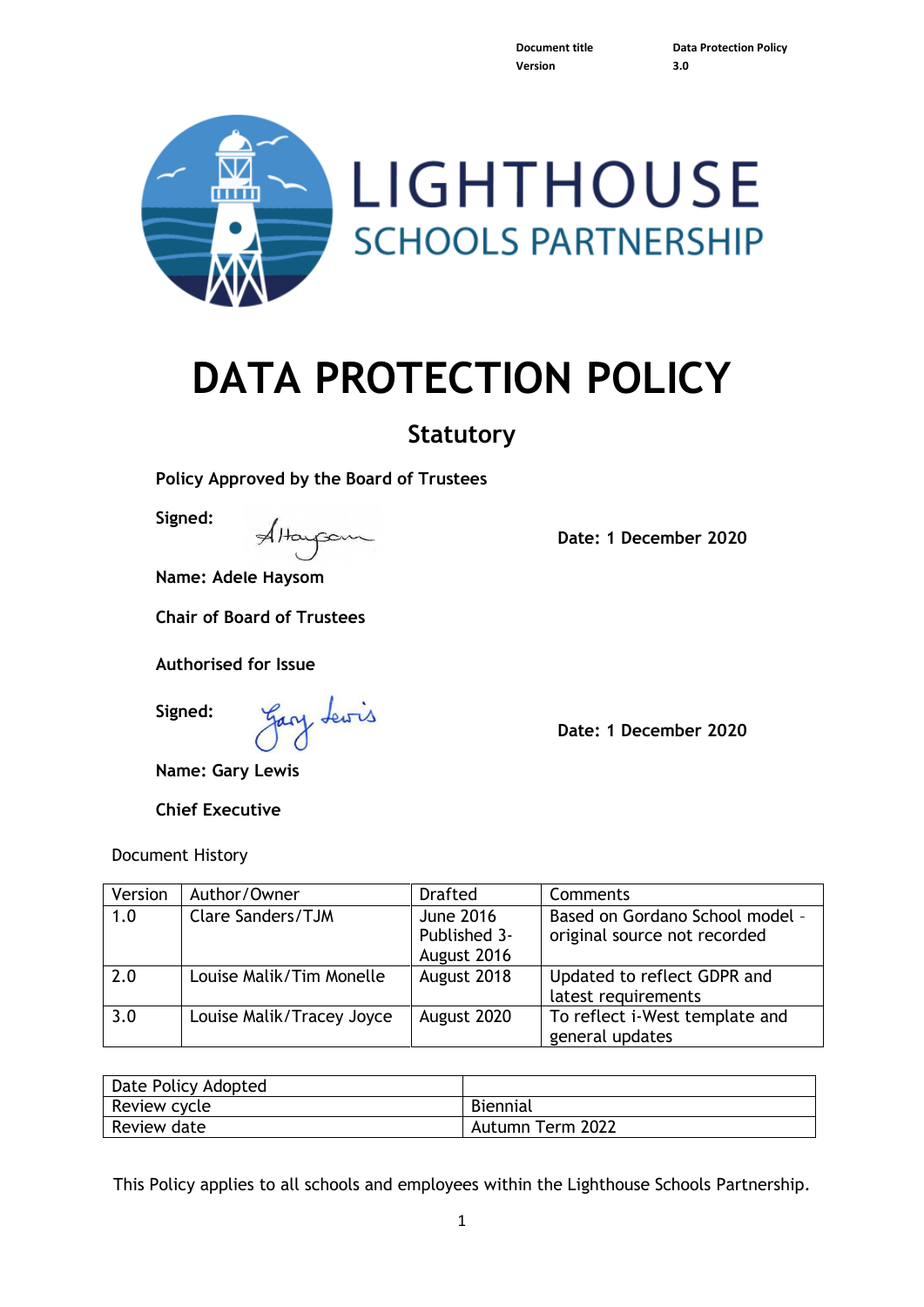## **DATA PROTECTION POLICY (INCORPORATING SPECIAL CATEGORIES)**

**Contents** 

| 1.  |                                                                           |  |
|-----|---------------------------------------------------------------------------|--|
| 2.  |                                                                           |  |
| 3.  |                                                                           |  |
| 4.  |                                                                           |  |
| 5.  |                                                                           |  |
| 6.  |                                                                           |  |
| 7.  |                                                                           |  |
| 8.  |                                                                           |  |
| 9.  |                                                                           |  |
| 10. |                                                                           |  |
|     |                                                                           |  |
| 12. |                                                                           |  |
|     |                                                                           |  |
|     |                                                                           |  |
|     |                                                                           |  |
|     |                                                                           |  |
|     |                                                                           |  |
|     |                                                                           |  |
|     |                                                                           |  |
|     |                                                                           |  |
|     |                                                                           |  |
|     |                                                                           |  |
|     | Appendix 1 - Examples of Special Category Data that we process 21         |  |
|     |                                                                           |  |
|     |                                                                           |  |
|     | Appendix 4 - Information Potential Data Breach Response - Incident form25 |  |
|     |                                                                           |  |
|     |                                                                           |  |
|     |                                                                           |  |
|     |                                                                           |  |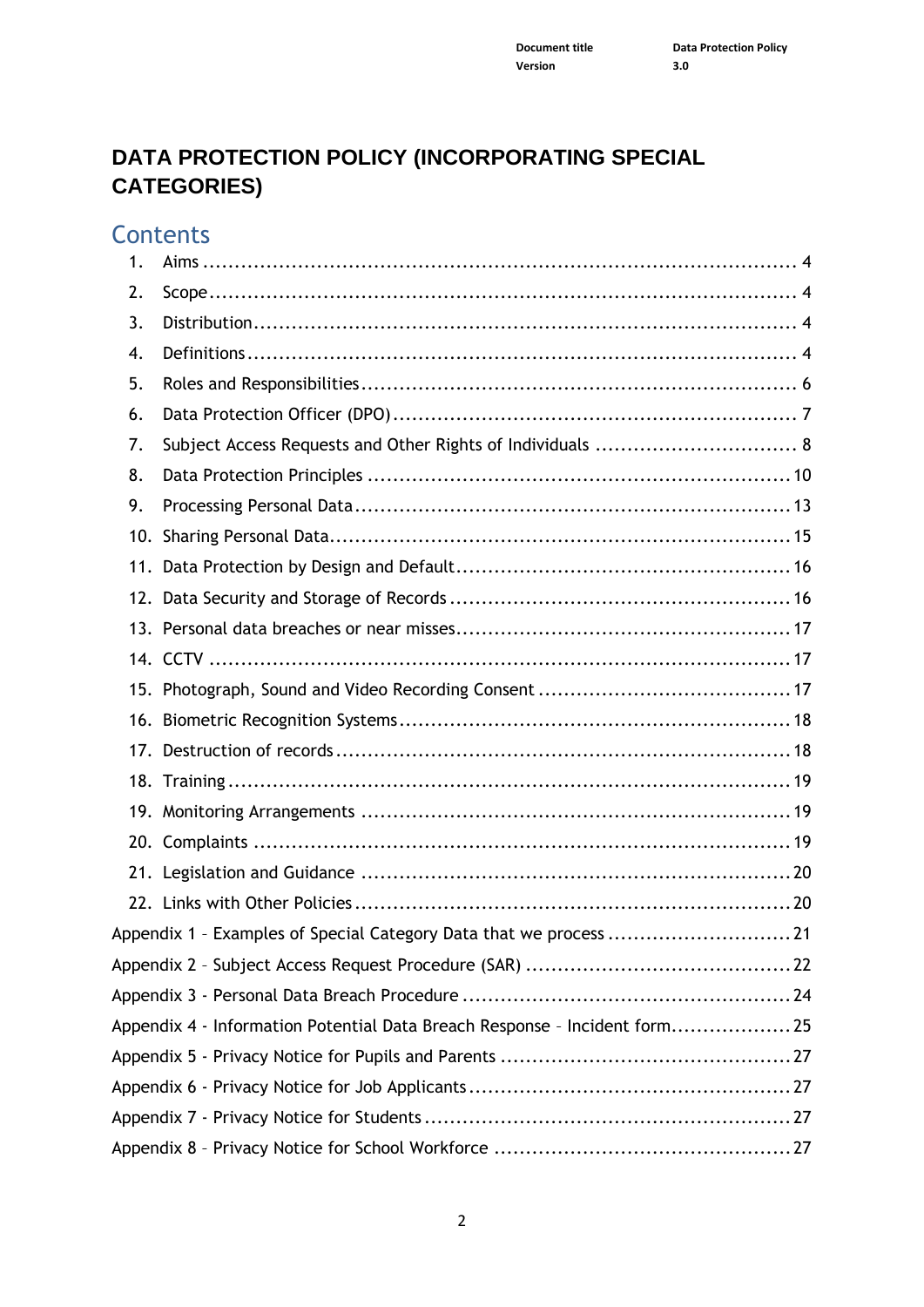| <b>Document title</b> | <b>Data Protection Policy</b> |
|-----------------------|-------------------------------|
| Version               | 3.0                           |

| Appendix 9 - Consent for processing personal data for Early Years and Primary aged     |  |
|----------------------------------------------------------------------------------------|--|
|                                                                                        |  |
|                                                                                        |  |
| Appendix 11 - Consent for Processing Personal Data for Pupils in Key Stage 3 and 4  27 |  |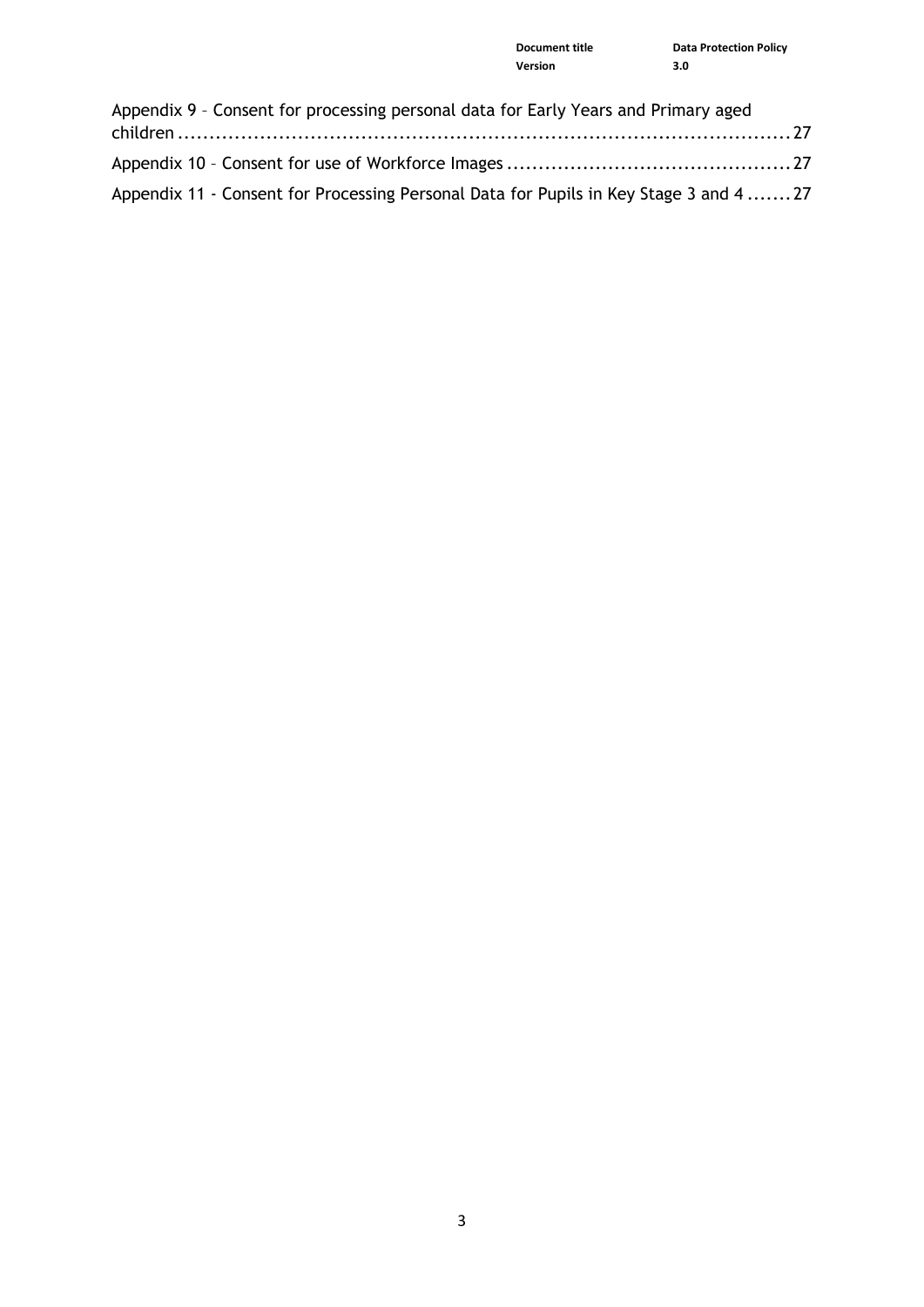## <span id="page-3-0"></span>**1. Aims**

The Lighthouse Schools Partnership is committed to ensuring that all personal data collected is processed in accordance with all relevant data protection laws including the General Data Protection Regulation (GDPR) and the Data Protection Act 2018 (DPA 2018).The Trust is registered as a data controller with the Information Commissioner.

The details of the Trust's Data Protection Officer can be found at paragraph 6.

## <span id="page-3-1"></span>**2. Scope**

This policy applies to anyone who has access to and/or is a user of Trust's ICT systems, both in and out of the Trust, including staff, governors, students, volunteers, parents / carers, visitors, contractors, and other community users.

This policy applies to all personal data, regardless of whether it is in paper or electronic format.

## <span id="page-3-2"></span>**3. Distribution**

This policy is available on the Trust's website and in hard copy from the Trust or individual school offices.

## <span id="page-3-3"></span>**4. Definitions**

| Term          | <b>Definition</b>                                                                                                                                                                                                                                                                                                                                                                                                                                                                                                                      |  |
|---------------|----------------------------------------------------------------------------------------------------------------------------------------------------------------------------------------------------------------------------------------------------------------------------------------------------------------------------------------------------------------------------------------------------------------------------------------------------------------------------------------------------------------------------------------|--|
| Personal data | Any combination of data items which could identify a<br>living person and provide specific information about<br>them, their families or circumstances. The term covers<br>both facts and opinions about an individual. The School<br>may process a wide range of personal data of staff<br>(including governors and volunteers) students, their<br>parents or guardians as part of its operation.<br>This personal data may include (but is not limited to):<br>Names and addresses (including email addresses)<br><b>Bank details</b> |  |
|               | Academic data e.g. class lists, pupil / student<br>progress records, reports, disciplinary actions,<br>admissions and attendance records<br>References<br>Employment history<br>Taxation and national insurance records<br>Appraisal records                                                                                                                                                                                                                                                                                           |  |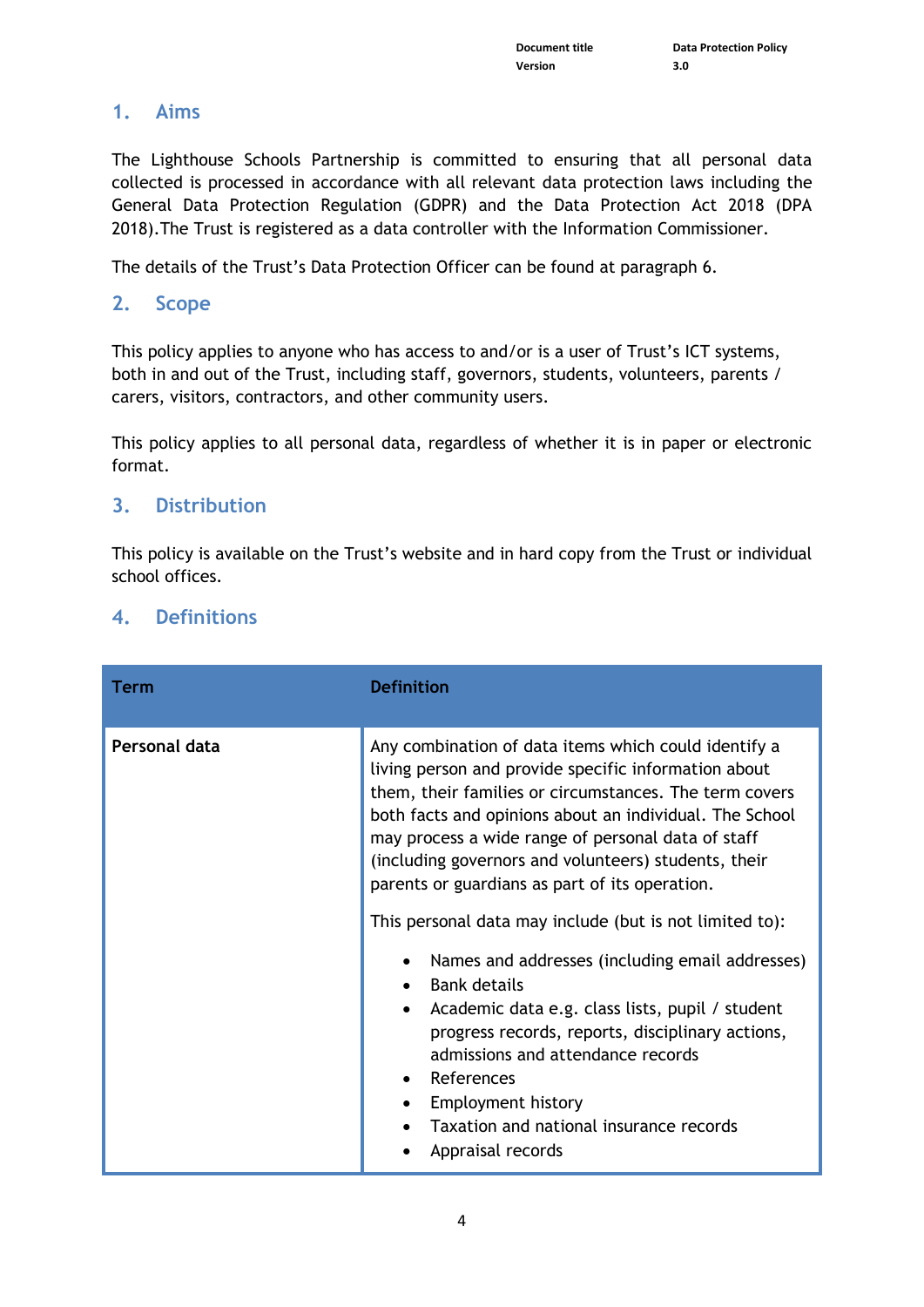|                                        | Identification number<br>Location data                                                                                                                                                                                                                              |  |
|----------------------------------------|---------------------------------------------------------------------------------------------------------------------------------------------------------------------------------------------------------------------------------------------------------------------|--|
| Special categories of personal<br>data | Personal data which is more sensitive and so needs more<br>protection, including information about an individual's:<br>Racial or ethnic origin<br>Political opinions<br>$\bullet$<br>Religious or philosophical beliefs<br>٠<br>Trade union membership<br>$\bullet$ |  |
|                                        | Genetics<br>Biometrics (such as fingerprints, retina and iris<br>$\bullet$<br>patterns), where used for identification purposes<br>Health - physical or mental<br>Sex life or sexual orientation                                                                    |  |
| Processing                             | Anything done to personal data, such as collecting,<br>recording, organising, structuring, storing, adapting,<br>altering, retrieving, using, disseminating, erasing or<br>destroying.<br>Processing can be automated or manual.                                    |  |
| Data subject                           | The identified or identifiable individual whose personal<br>data is held or processed.                                                                                                                                                                              |  |
| Data controller                        | A person or organisation that determines the purposes<br>and the means of processing of personal data.                                                                                                                                                              |  |
| Data processor                         | A person or other body, other than an employee of the<br>data controller, who processes personal data on behalf<br>of the data controller.                                                                                                                          |  |
| Personal data breach                   | A breach of security leading to the accidental or<br>unlawful destruction, loss, alteration, unauthorised<br>disclosure of, or access to personal data.                                                                                                             |  |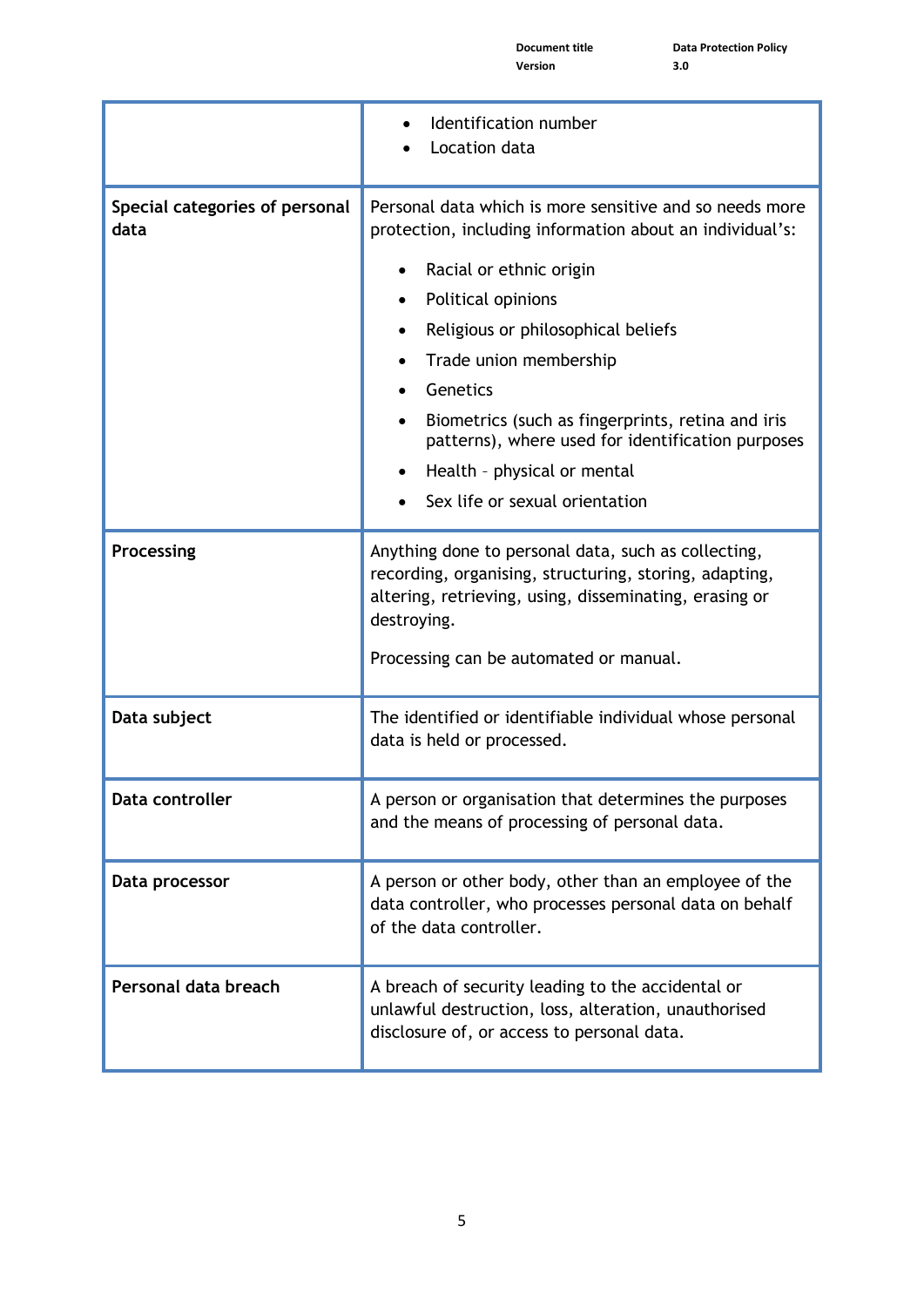## <span id="page-5-0"></span>**5. Roles and Responsibilities**

Trustees/Local Governing Bodies (LGB) - The Board of Trustees has overall responsibility for ensuring that the Trust complies with all relevant data protection obligations. LGBs have responsibility for ensuring that their school(s) complies with the policies and procedures established by the Trust.

Head of Trust Services - The Head of Trust Services acts as the representative of the data controller on a day-to-day basis.

Headteachers - The Headteacher acts with the delegated authority of the Local Governing Body on a day to day basis and will liaise with the DPO, in conjunction with the Head of Trust Services. In the Headteacher's absence, in case of emergency, this role will be delegated to the Deputy Headteacher or the School Business Manager. Headteachers are responsible for ensuring that the Trust's data protection policies and procedures are implemented and maintained in their school(s) and that staff and LGB members have sufficient knowledge and training to carry out their responsibilities.

All staff - This policy applies to all staff employed by the Trust, and to external organisations or individuals working on behalf of the Trust. Staff who do not comply with this policy may face disciplinary action.

All staff are responsible for:

- Familiarising themselves with and complying with this policy and acceptable use policies for staff. The learning culture within the organisation seeks the avoidance of a blame culture and is key to allowing individuals the confidence to report genuine mistakes. However, staff should be aware, that a deliberate or reckless disregard of this policy could result in disciplinary action being taken;
- Taking care to ensure the safe keeping of personal data, minimising the risk of its loss or misuse at all times. All staff should adopt the approach that they should treat the personal data of others with the same care with which they would treat their own;
- Only using computers and other devices authorised by the school/Trust for accessing and processing personal data ensuring that they are properly "loggedoff" at the end of any session in which they are using personal data;
- Storing, transporting and transferring data using encryption and secure password protected devices;
- Not transferring personal data offsite (unless in accordance with the guidelines at section 8) or to personal devices other than in accordance with the School's Bring Your Own Device policy
- Deleting data in line with this policy and the Records Management Policy;
- Informing the School of any changes to their personal data, such as a change of address;
- Reporting to the Line Manager, Headteacher, Deputy or Business Manager, or in their absence the DPO (using the [DPO@LSP.org.uk](mailto:DPO@LSP.org.uk) email address, copying in the Headteacher for school based staff), in the following circumstances:
	- $\circ$  Any questions about the operation of this policy, data protection law, retaining or sharing personal data or keeping personal data secure;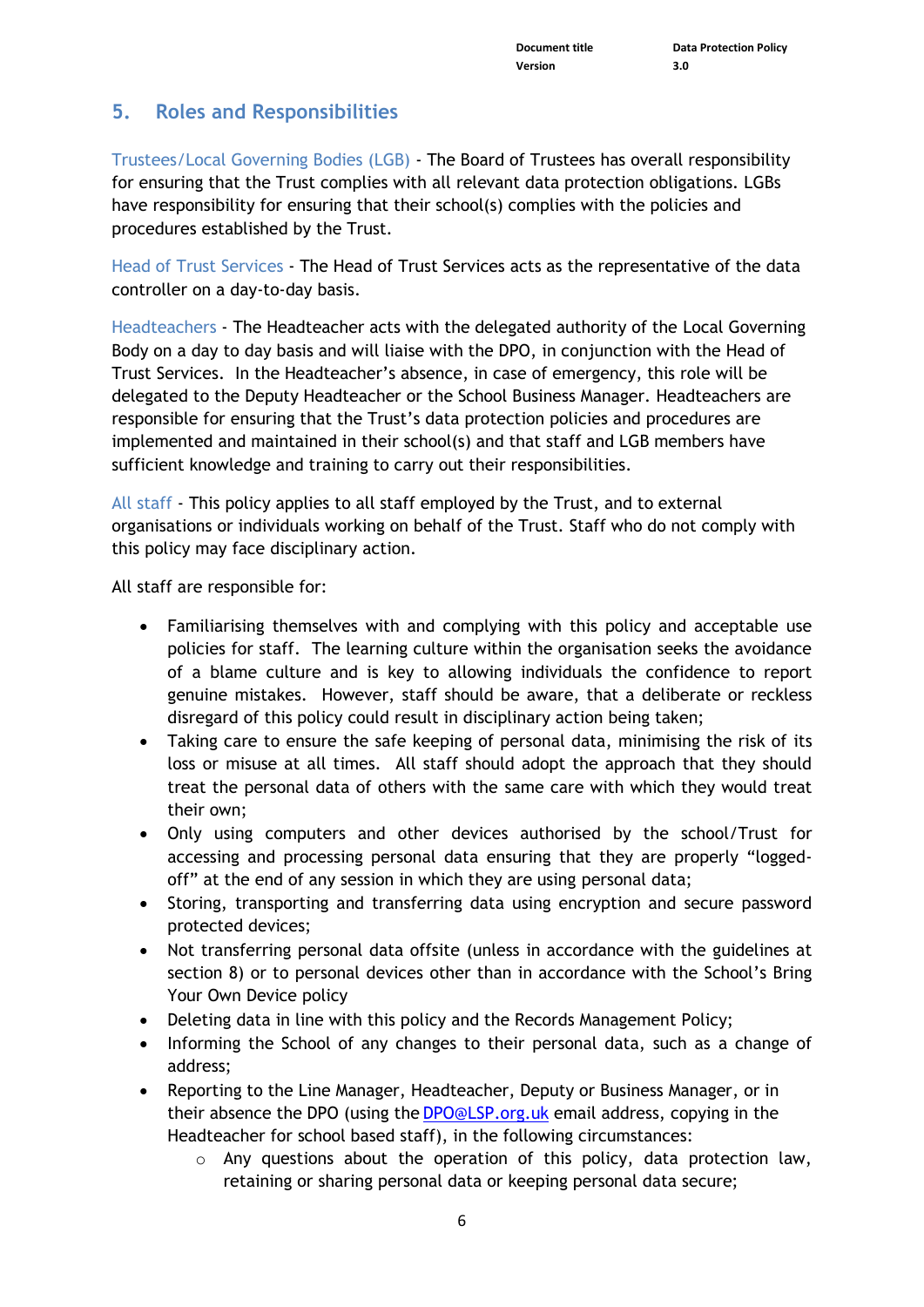- $\circ$  If they have any concerns that this policy is not being followed;
- o If they are unsure whether they have a lawful basis upon which to use personal data in a particular way;
- $\circ$  If they need to rely on or capture consent, deal with data protection rights invoked by an individual, or transfer personal data outside the UK and European Economic Area;
- o The discovery of a data breach or near miss (immediate action is required) please refer to the section 13 of this policy;
- o Whenever they are engaging in a new activity that may affect the privacy rights of individuals;
- $\circ$  If they are to share personal data with a data processor, for example a contractor or someone offering a service, in which case a contract is likely to likely to be required and potentially a data protection impact assessment, please see - Sharing Personal Data (section 10 of this policy).
- $\circ$  in cases where they are given, or asked to process or store, any information that is not covered by the authority of the DPO or the trust under this policy
- Providing access to emails to support a SAR as required. IT support will be used to gain access where it is not granted.

## <span id="page-6-0"></span>**6. Data Protection Officer (DPO)**

The Data Protection Officer (DPO) is responsible for advising on the implementation of this policy, monitoring compliance with data protection law, providing support and developing related policies and guidelines where applicable, in amongst other data protection related functions. They will provide an annual report on compliance directly to the Board of Trustees and, where relevant, provide the Trust with advice and recommendations on data protection issues.

The Trust has appointed i-west to act as the DPO for a 3 year period from 1<sup>st</sup> June 2020. Full details of the DPO's service are set out in a Service Level Agreement (SLA) which is available on request.

i-west contact details are provided below:

Email: [DPO@LSP.org.uk](mailto:DPO@LSP.org.uk) 

Telephone: 01225 395959

One West (iWest) Bath and North East Somerset Council **Guildhall** High Street **Bath** BA1 5AW

Under usual circumstances the internal data protection lead, Headteacher or a member of SLT will be the point of contact with the DPO.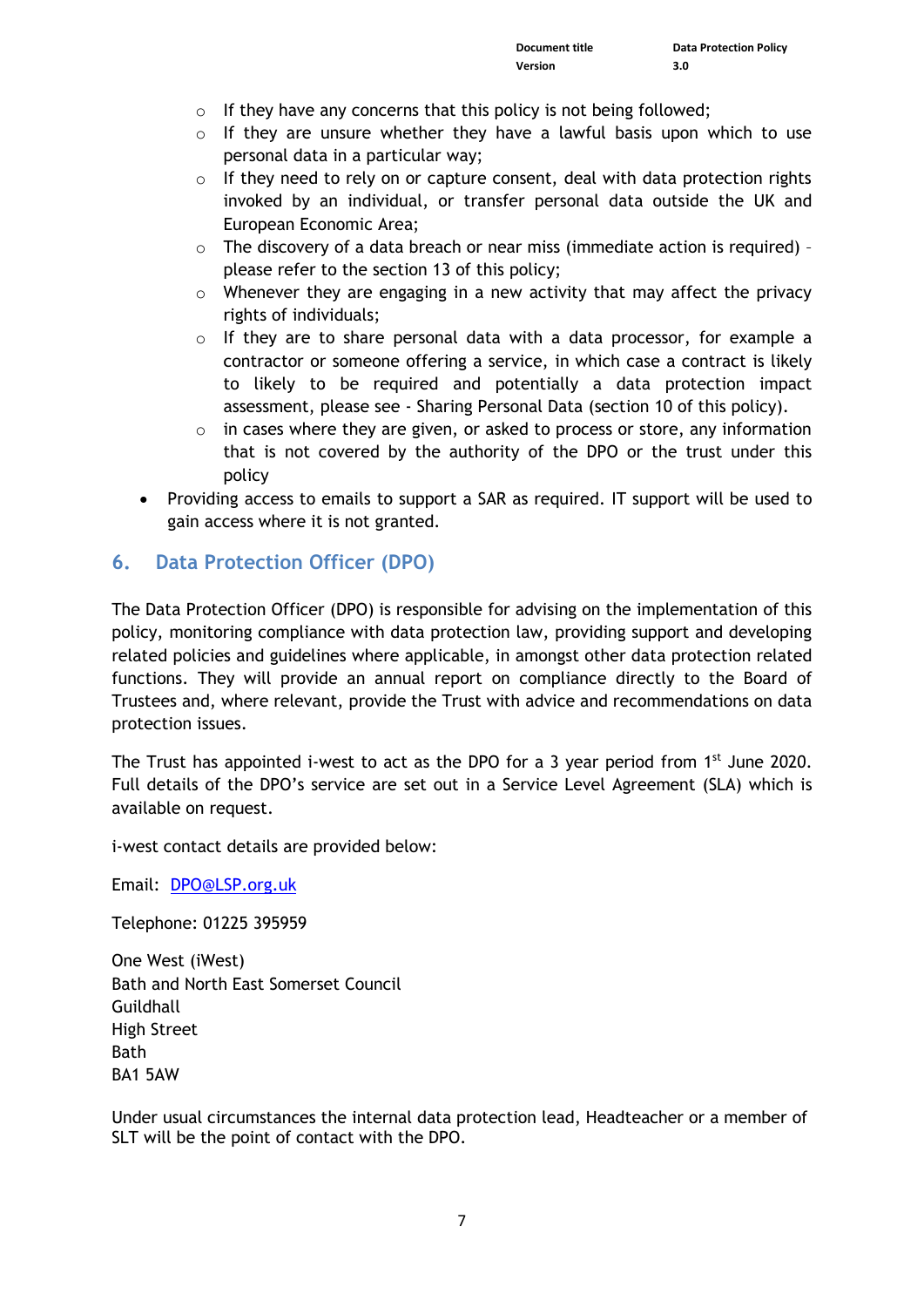## <span id="page-7-0"></span>**7. Subject Access Requests and Other Rights of Individuals**

In all aspects of its work, the Trust will ensure that the rights of the data subject are protected by all practicable measures associated with the conduct of the Trust's work. Subject to exceptions, the rights of the data subject as defined in law are:

#### a) The Right to be informed.

The Trust advises individuals how it will use their data through the use of transparent Privacy Notices and other documentation, such as data capture and consent forms where appropriate.

#### b) The Right of access

An individual when making a subject access request (SAR) is entitled to the following;

- i. Confirmation that their data is being processed;
- ii. Access to their personal data;
- iii. Other supplementary information this largely corresponds to the information that should be provided in a Privacy Notice.

The School must respond to such a request within one calendar month unless the request is complex, in which case it may be extended by a further 2 calendar months. Please refer to Appendix 2 for further details as to how to manage a subject access request.

#### c) The Right to rectification

Individuals have the right to ask us to rectify information that they think is inaccurate or incomplete. The School has a duty to investigate any such claims and rectify the information where appropriate within one calendar month, unless an extension of up to a further 2 calendar months can be justified.

#### d) The Right to erasure

Individuals have a right to request that their personal information is erased but this is not an absolute right. It applies in circumstances including where:

- The information was given voluntarily, consent is now withdrawn and no other legal basis for retaining the information applies;
- The information is no longer required by the School;
- A legal obligation to erase the data applies;
- The data was collected from a child for an online service or
- The School has processed the data on the basis that it is in their legitimate business interests to do so, and having conducted a legitimate interests test, it concludes that the rights of the individual to have the data erased outweigh those of the School to continue to process it.

The School will consider such requests as soon as possible and within one month, unless it is necessary to extend that timeframe for a further two months on the basis of the complexity of the request or a number of requests have been received from the individual.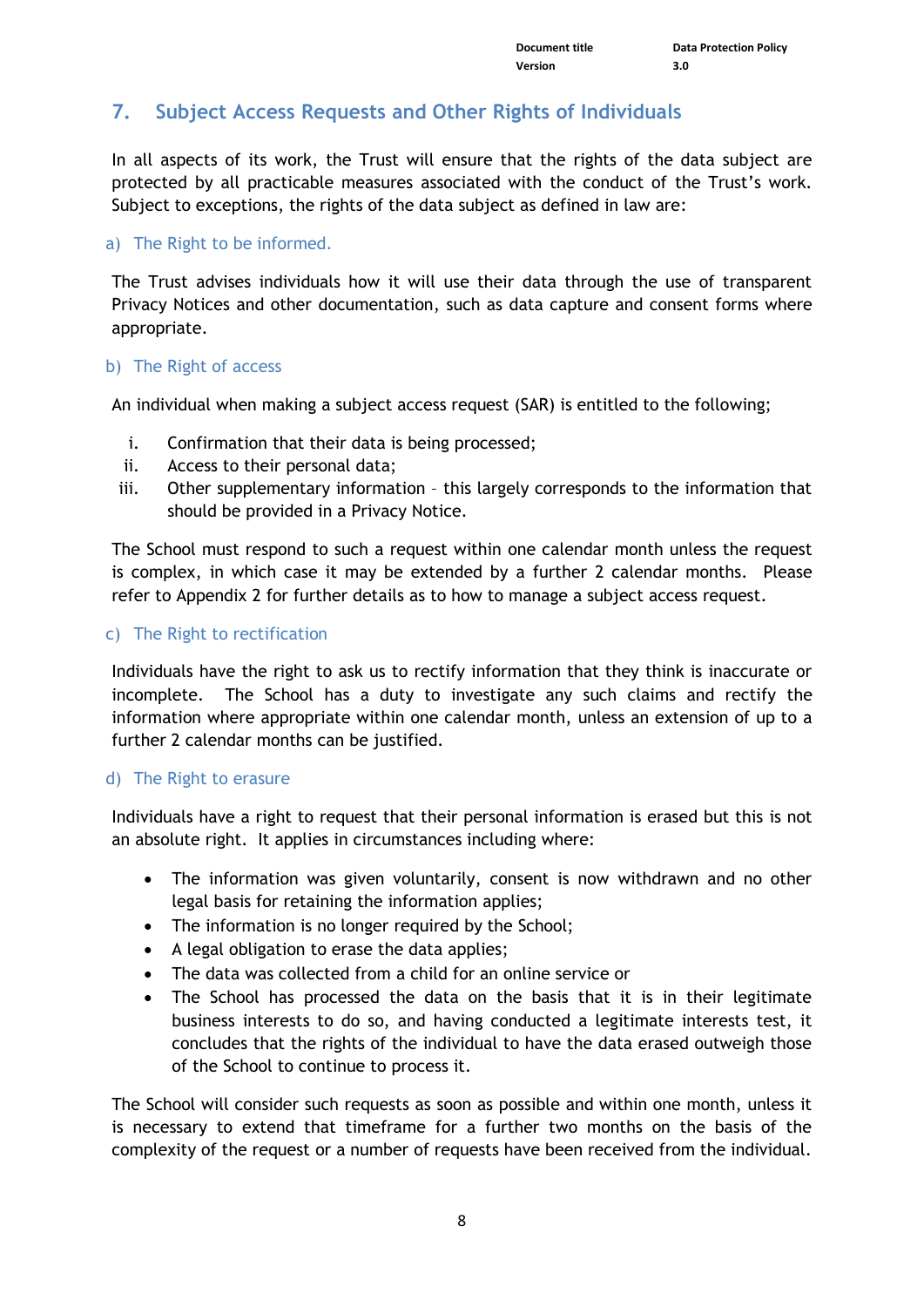#### e) The Right to restrict processing

This is not an absolute right. An individual may ask the School to temporarily limit the use of their data (for example store it but not use it) when it is considering:

- A challenge made to the accuracy of their data, or
- An objection to the use of their data.

In addition, the School may be asked to limit the use of data rather than delete it:

- If the individual does not want the School to delete the data but does not wish to it continue to use it;
- In the event that the data was processed without a lawful basis;
- To create, exercise or defend legal claims.

#### f) The Right to data portability

An individual can make a request in relation to data which is held electronically for it to be transferred to another organisation or to themselves where they have provided it either directly or through monitoring activities e.g. apps. The School only has to provide the information where it is electronically feasible.

#### g) The Right to object

Individuals have a right to object in relation to the processing of data in respect of:

- a task carried out in the public interest except where personal data is processed for historical research purposes or statistical purposes
- a task carried out in its legitimate interests
- scientific or historical research, or statistical purposes, or
- direct marketing.

Only the right to object to direct marketing is absolute, other objections will be assessed in accordance with data protection principles. The School will advise of any decision to refuse such a request within one month, together with reasons and details of how to complain and seek redress.

#### h) Rights related to automated decision making

Individuals have a right to request information on whether any automated decision-making is being applied to their data, and what the significance and consequences of this might be for the individual

#### Children and subject access requests

Personal data about a child belongs to that child, and not the child's parents or carers. For a parent or carer to make a subject access request with respect to their child, the child must either be unable to understand their rights and the implications of a subject access request, or have given their consent; or it must be evident that it is in the best interests of the child, taking into account things such as the nature of the personal data and any duty of confidence owed, any court orders that may apply, and any consequences of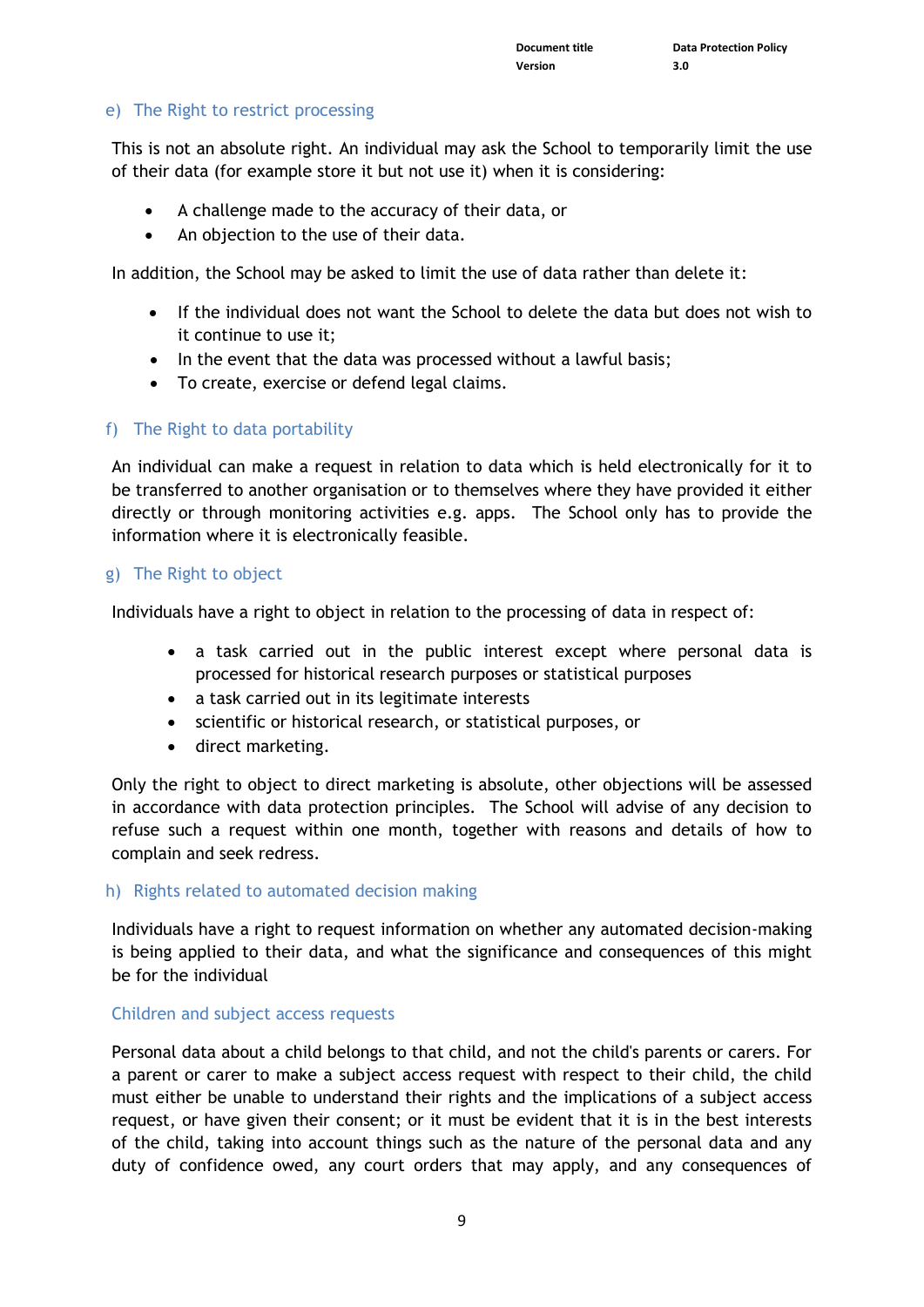allowing those with parental responsibility access to the information or detriment to the child of not permitting access.

Children below the age of 12 are generally not regarded to be mature enough to understand their rights and the implications of a subject access request. Therefore, most subject access requests from parents or carers of pupils at a Trust Primary school may be granted without the express permission of the pupil subject to the evaluation described above. This is not a rule and a pupil's ability to understand their rights will always be judged on a case-by-case basis.

Children aged 12 and above are generally regarded to be mature enough to understand their rights and the implications of a subject access request. Therefore, most subject access requests from parents or carers of pupils above this age in a Trust Secondary school may not be granted without the express permission of the pupil. This is not a rule and a pupil's ability to understand their rights will always be judged on a case-by-case basis.

#### <span id="page-9-0"></span>**8. Data Protection Principles**

The GDPR is based on 7 key data protection principles that the Trust complies with.

The principles say that personal data must be:

- Processed lawfully, fairly and in a transparent manner the School/Trust will explain to individuals why it needs their data and why it is processing it – for example on consent forms (where consent is used as the basis for processing), and in its Privacy Notice(s). The School/Trust reviews its documentation and the basis for processing data on a regular basis.
- Collected for specified, explicit and legitimate purposes the School/Trust explains these reasons to the individuals concerned when it first collects their data (for example via Data Collection Sheets or Consent Forms). If the School/Trust wishes to use personal data for reasons other than those given when the data was first obtained, it will inform the individuals concerned before doing so, and will seek consent where necessary and appropriate unless the new purpose is compatible with that in respect of which consent was given, or there is another lawful basis for sharing the information. The School/Trust will document the basis for processing.
- Adequate, relevant and limited to what is necessary to fulfil the purposes for which it is processed **-** the School/Trust must only process the minimum amount of personal data that is necessary in order to undertake its work.
- Accurate and, where necessary, kept up to date the School/Trust will check the details of those on its databases at appropriate intervals and maintain the databases. It will consider and respond to requests for inaccurate data to be rectified in accordance with the Data Protection Act 2018.
- Kept for no longer than is necessary for the purposes for which it is processed We review what data we hold at appropriate intervals – for example upon the annual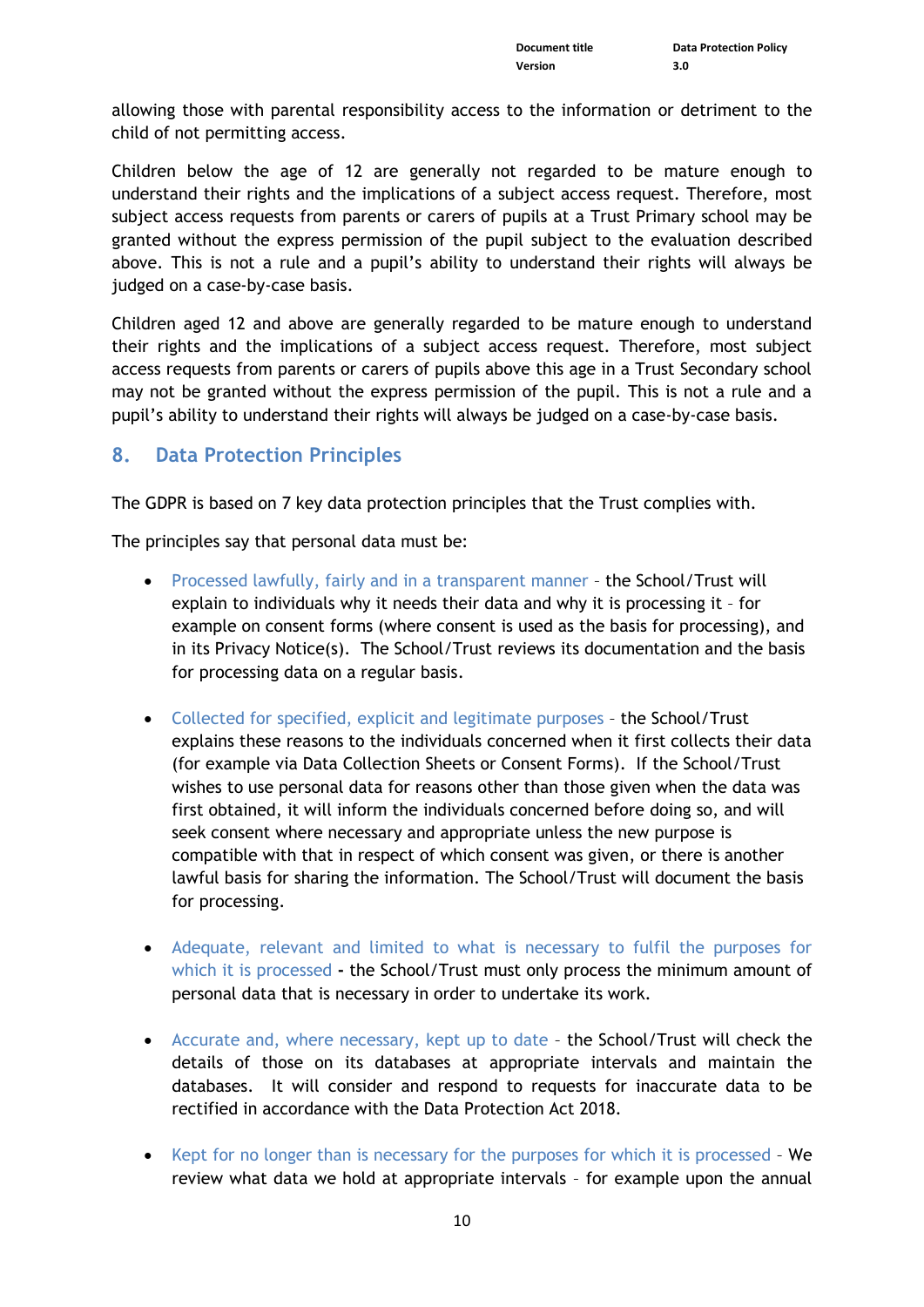review of the Record of Processing Activities (or sooner if needed). When the School/Trust no longer needs the personal data it holds, it will ensure that it is deleted or anonymised in accordance with the Records Management Policy. We only keep personal data, include special category data in an identifiable form for as long as is necessary for the purposes for which it was collected, or where there is a legal obligation to do so;

- $\circ$  We have a Records Management Policy which governs how long all data including special category data shall be retained for. This policy is complied with and reviewed regularly;
- $\circ$  Once the data is no longer needed, we delete it, securely destroy it in line with our Records Management Policy, or render it permanently anonymous.
- Processed in a way that ensures it is appropriately secure the School implements appropriate technical measures to ensure the security of data and systems for staff and all users. Where special category data is stored electronically, for example in SIMS or CPOMS, permissions will be assigned to staff logins to ensure that the data is not accessible to all staff, but only to those with specific authorisation and purpose. Please refer to the schools other policies such as E-Safety, staff acceptable use policy and bringing your own device policy, and how data is securely transferred in and out of the school's system.

We adopt a risk- based approach to taking data offsite. Unless absolutely necessary, hard copies of special category personal data will not be removed from our premises.

Any decision to remove the information must be based on the business need of the organisation or in the best interests of the individual, rather than for the convenience of the individual member of staff. It is always preferable for any special category personal data to be accessed via an appropriately encrypted means rather than via hard copy, when off-site.

If there is no reasonable alternative to removing hard copies from the School/Trust site, the following procedure will apply:

- i. A record of what information has been removed will be logged on site with the office so that there is a record of what has been removed – for example health data in trip packs;
- ii. Information will be transported and stored in a lockable case;
- iii. Wherever possible, information that is removed from site will be pseudonymised by using a "key" held by the office on site;
- iv. We adopt a risk- based approach, for example hard copy personal data with lower sensitivity (e.g. exercise books) may be taken off site, but if left in a vehicle must be locked in the boot, never left in a visible place, only for the shortest period of time and never overnight. Special Category Data (e.g. SEND, Safeguarding, Health data) must be kept on the staff member's person at all times.
- v. Special category data must be returned to the School's premises at the end of the working day, if not on a residential school trip. If this is not practicable,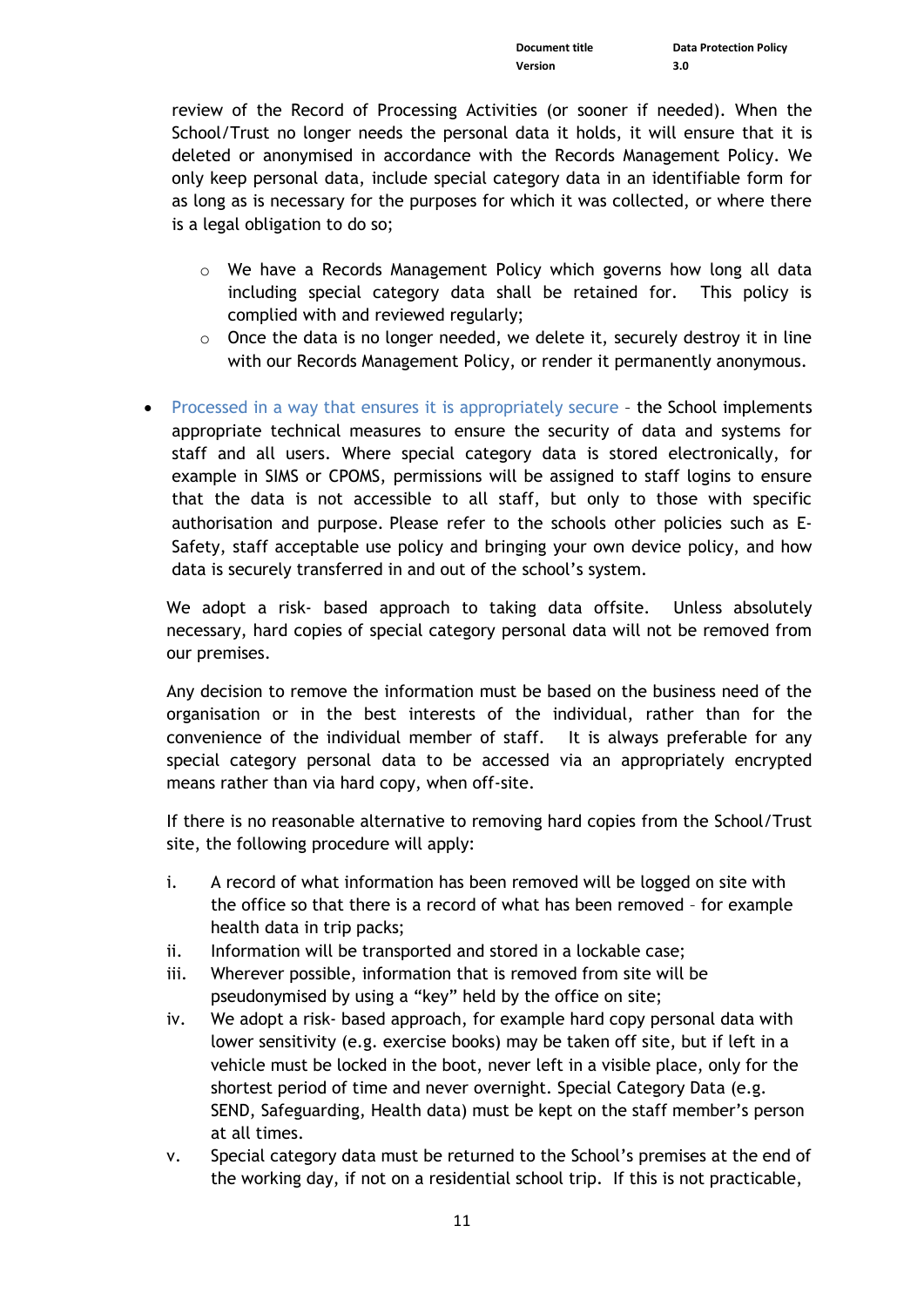and a staff member needs to retain the information in their personal possession, this must be discussed in advance with a member of SLT including what measures will be taken to safeguard the information, given the risks that are beyond a staff member's control in so doing and the potential consequences ensuing. The relevant member of the SLT must record their decision.

- vi. Data will be tidied away when not in use (e.g. when staff undertake marking at home, it must be out of sight of family members, not left out and tidied away afterwards).
- vii. Only those who have need to access the data concerned will be granted permission and access to it.
- viii. Policies such as our acceptable use and bring your own device policies describe the requirements around, remote working and password protection
- Accountability **–** The School complies with its obligations under data protection laws including the GDPR and can demonstrate this via the measures set out in this policy including:
	- o Completing Data Protection Impact Assessments (DPIAs) where the School/Trust's processing of personal data presents a high risk to rights and freedoms of individuals, and when introducing new technologies. This largely involves special category personal data and CCTV. However, the School will liaise with the DPO who will advise on this process. Any activity involving the processing of personal data must be registered on the Register of Processing Activity and reviewed, at the very least, annually;
	- $\circ$  Integrating data protection into internal documents including this policy, any related policies and Privacy Notices;
	- $\circ$  Regularly training members of staff on data protection law, this policy, any related policies and any other data protection matters. It is recommended that schools deliver in-house GDPR training annually. iWest have training available to support this process. The School also maintains a record of attendance. Staff who process special category data, will be provided with such additional training as appropriate for example on safeguarding systems. Records of training are maintained;
	- o Regularly conducting reviews and audits to test its privacy measures and ensure compliance with relevant legislation and school policies;
	- $\circ$  Maintaining records of its processing activities for all personal data that it holds;
	- $\circ$  Policies related to the handling of data and associated documentation will be regularly reviewed on a rolling basis and updated in accordance with new guidance, legislation and practice. They will be publicised to staff who will be required to familiarise themselves with them;
	- o The Record of Processing Activities will be maintained and reviewed at least annually;
	- $\circ$  Where any breaches of personal data have occurred, the reasons for this will be reviewed and changes made to practice and procedure as appropriate;
	- $\circ$  Stakeholders will manage risks and compliance using the annual compliance statement provided by the Data Protection Officer and/or a Risk Register.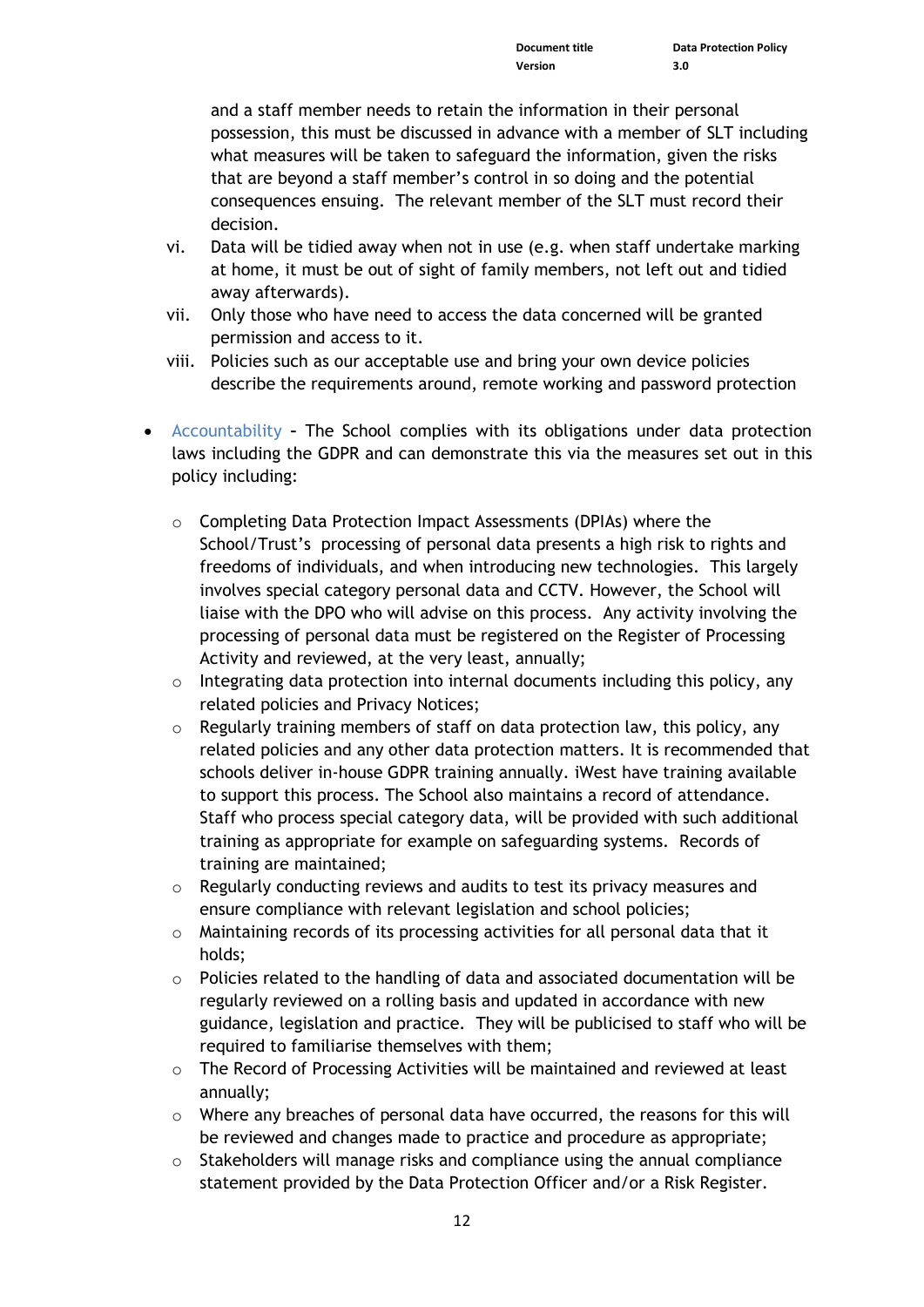## <span id="page-12-0"></span>**9. Processing Personal Data**

In order to ensure that the Trust's processing of personal data is lawful; it will always identify one of the following six grounds for processing before starting the processing:

- The data needs to be processed so that the Trust can fulfil a contract with the individual, or the individual has asked the School to take specific steps before entering into a contract;
- The data needs to be processed so that the Trust can comply with a legal obligation**;**
- The data needs to be processed to ensure the vital interests of the individual e.g. to protect someone's life;
- The data needs to be processed so that the Trust, as a public authority, can perform a task in the public interest, and carry out its official functions;
- The data needs to be processed for the legitimate interests of the Trust or a third party where necessary, balancing the rights of freedoms of the individual). However, where the Trust can use the public task basis for processing, it will do so rather than rely on legitimate interests as the basis for processing.
- The individual (or their parent/carer when appropriate in the case of a pupil/ student) has freely given clear consent. In the case of special categories of personal data, this must be explicit consent. The Trust will seek consent to process data from the pupil / student or parent depending on their age and capacity to understand what is being asked for.

If we offer online services to pupils, such as classroom apps, and we intend to rely on consent as a basis for processing, we will get parental consent where the pupil is under 13 (except for online counselling and preventive services).

In addition to the legal basis to process personal data, special categories of personal data also require an additional condition for processing under Article 9 of the GDPR. The grounds that we may rely on include:

- a) The individual has given explicit consent to the processing of those special categories of personal data for one or more specified purposes;
- b) Processing is necessary for the purposes of carrying out the obligations and exercising specific rights under employment, health and social security and social protection law and research; a full list can be found in Schedule 1 Part 1 of the Data Protection Act 2018.

Health or social care purposes includes the following purposes:

- i. Preventative or occupational medicine
- ii. The assessment of the working capacity of the employee
- c) Processing is necessary to protect the vital interests of the individual or of another natural person where the individual is physically or legally incapable of giving consent;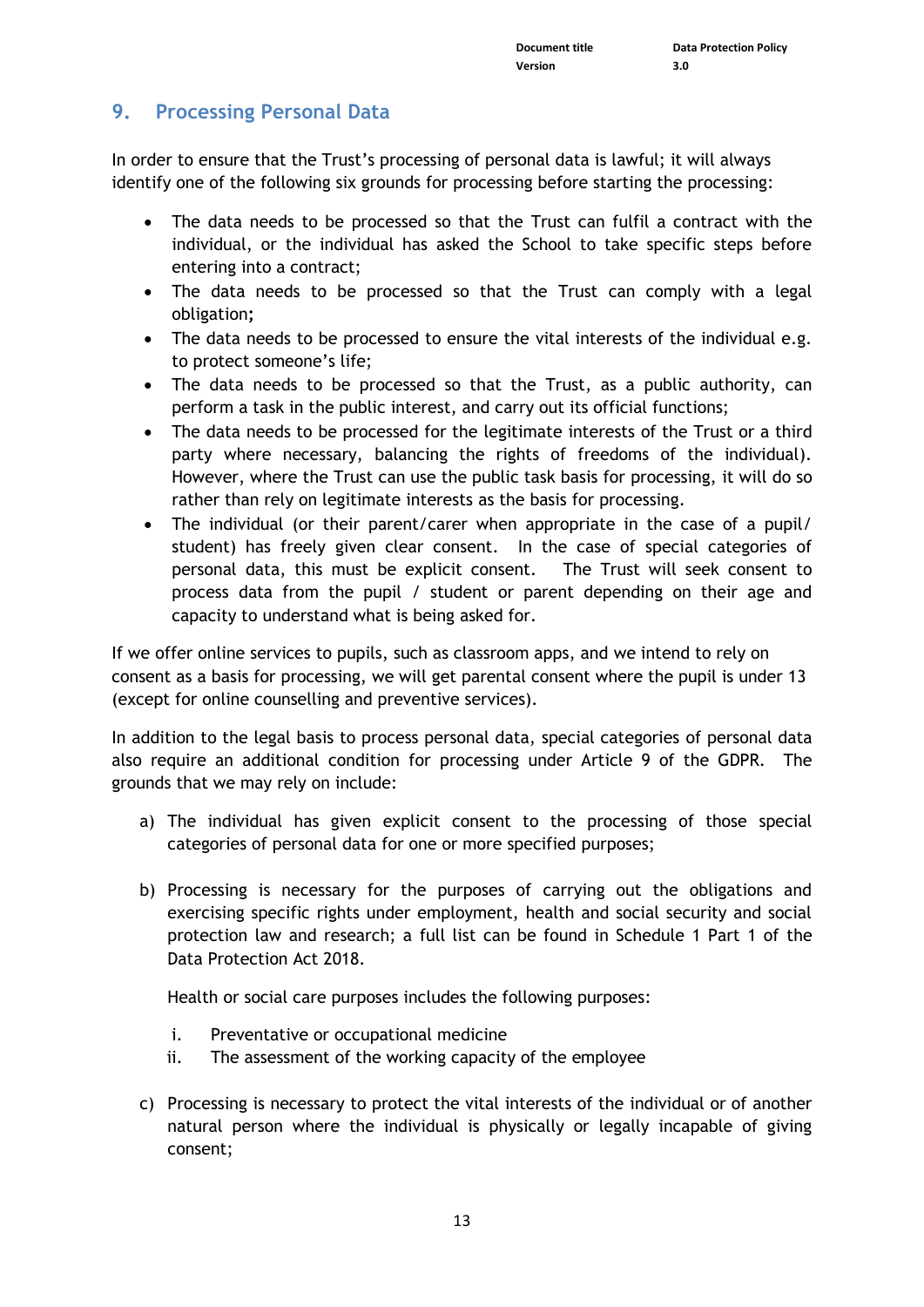- d) Processing relates to personal data which are manifestly made public by the individual;
- e) Processing is necessary for the establishment, exercise or defence of legal claims or whenever courts are acting in their judicial capacity;
- f) Processing is necessary for reasons of substantial public interest but must be clearly demonstrated and assessed as part of the public interest test and evidenced throughout the decision-making process. These grounds include the following (the full list of defined purposes may be found in Schedule 1 Part 2 of the Data Protection Act 2018):
	- Statutory and government purposes
	- Safeguarding of children or individuals at risk
	- Legal claims
	- Equality of opportunity or treatment
	- Counselling
	- Occupational pensions
- g) Processing is necessary for the purposes of preventive or occupational medicine, for the assessment of the working capacity of the employee, medical diagnosis, the provision of health or social care or treatment or the management of health or social care systems and services on the basis of Union or Member State law or pursuant to contract with a health professional and subject to the conditions and safeguards referred to in paragraph 3;
- h) Processing is necessary for reasons of **public interest in the area of public health;**
- i) Processing is necessary for **archiving purposes in the public interest, scientific or historical research purposes or statistical purposes**.

Deciding upon the correct legal basis for processing data can be difficult and more than one ground may be applicable. We consult with the Data Protection Officer where appropriate.

We must also comply with Schedule 1 of the Data Protection Act (as well as Articles 6 and Article 9), when we are processing data where the conditions relate to employment, health and research or substantial public interest as follows:

#### Legal basis for processing criminal offence data

Criminal offence data includes information about criminal allegations, criminal offences, criminal proceedings and criminal convictions.

We do not maintain a register of criminal convictions.

When processing this type of data, we are most likely to rely on one of the following bases: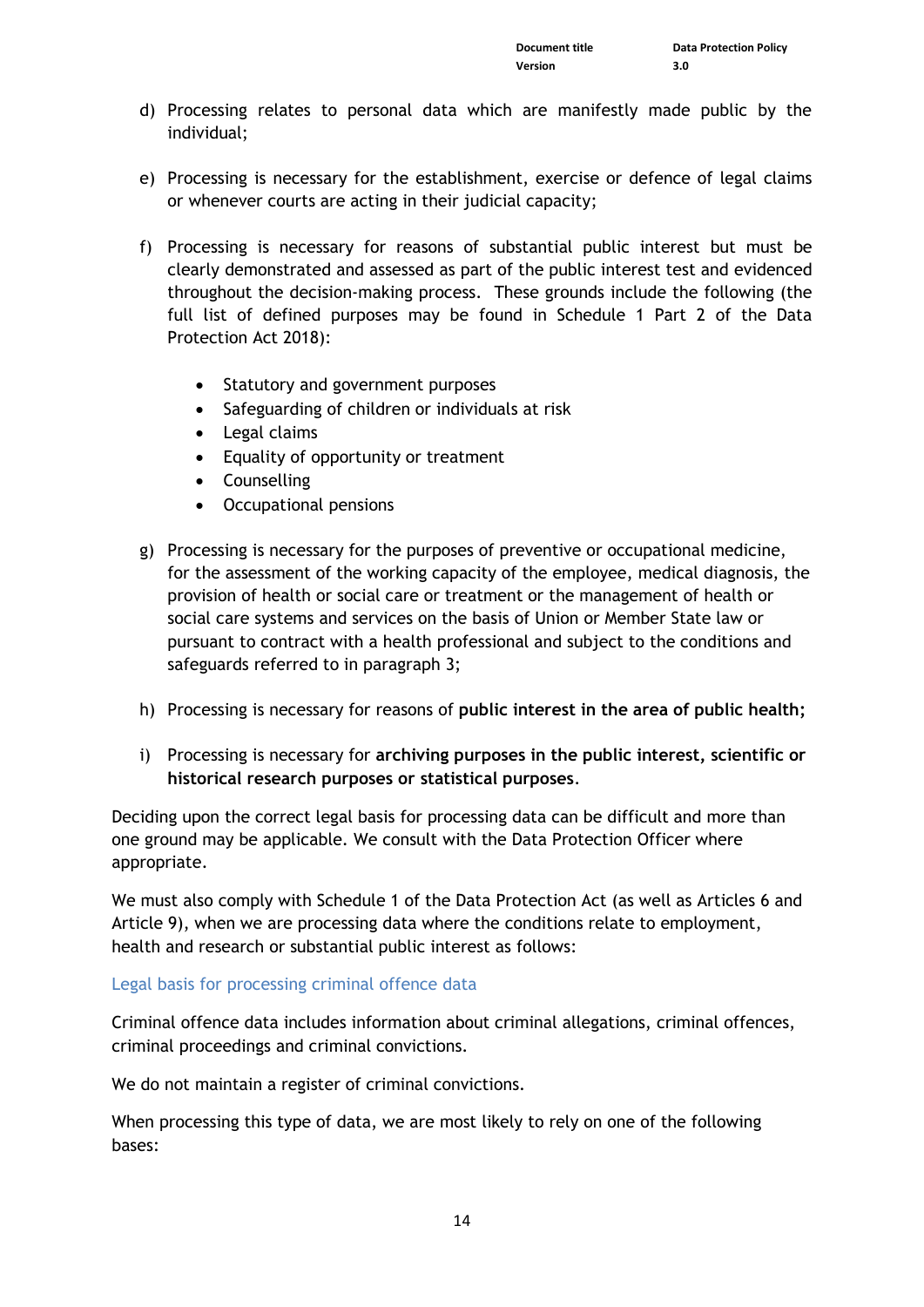- The processing is necessary for the purposes of performing or exercising obligations or rights which are imposed or conferred by law on the controller or the individual in connection with employment, social security or social protection; or
- Consent where freely given. The Trust acknowledges because of the potential for the imbalance of power that it may be difficult for consent to be deemed valid and will only rely on this where no other ground applies.

#### <span id="page-14-0"></span>**10. Sharing Personal Data**

Please refer to the School/Trust's Privacy Notice(s).

The Trust will only share personal data under limited circumstances, when there is a lawful basis to do so and where identified in the Privacy Notice(s). The following principles apply:

- The Trust will share data if there is an issue with a student /pupil or third party, for example a parent/carer, that puts the safety of staff or others at risk;
- The Trust will share data where there is a need to liaise with other agencies. It will seek consent as necessary and appropriate, outlining the reasons and protections around this data sharing, before doing so. However, where child protection and safeguarding concerns apply, it will apply the "Seven golden rules of information [sharing](https://assets.publishing.service.gov.uk/government/uploads/system/uploads/attachment_data/file/721581/Information_sharing_advice_practitioners_safeguarding_services.pdf)" which provide that in limited circumstances data may be shared with external agencies without the knowledge or consent of the parent or student;
- The Trust's suppliers and contractors including its data protection officer and IT providers may need data to provide services. When sharing data, the Trust will:
	- $\circ$  Only appoint suppliers or contractors which can provide sufficient guarantees that they comply with data protection law;
	- o Establish a data processing contract with the supplier or contractor, either in the contract or as a standalone agreement, to ensure the fair and lawful processing of any personal data it shares where there is regular sharing;
	- o Only share data that the supplier or contractor needs to carry out their service, and information necessary to keep them safe while working with the Trust;
	- o Produce a Data Protection Impact Assessment where the type of data being processed could result in a high risk to the rights and freedoms of individuals.

The Trust may also share personal data with law enforcement and government bodies where there is a lawful requirement / basis for us to do so, including:

- For the prevention or detection of crime and/or fraud;
- For the apprehension or prosecution of offenders;
- For the assessment or collection of tax owed to HMRC;
- In connection with legal proceedings;
- For research and statistical purposes, as long as personal data is sufficiently anonymised, or consent has been provided.

The Trust may also share personal data with emergency services and local authorities to help them to respond to an emergency situation that affects pupils/students or staff.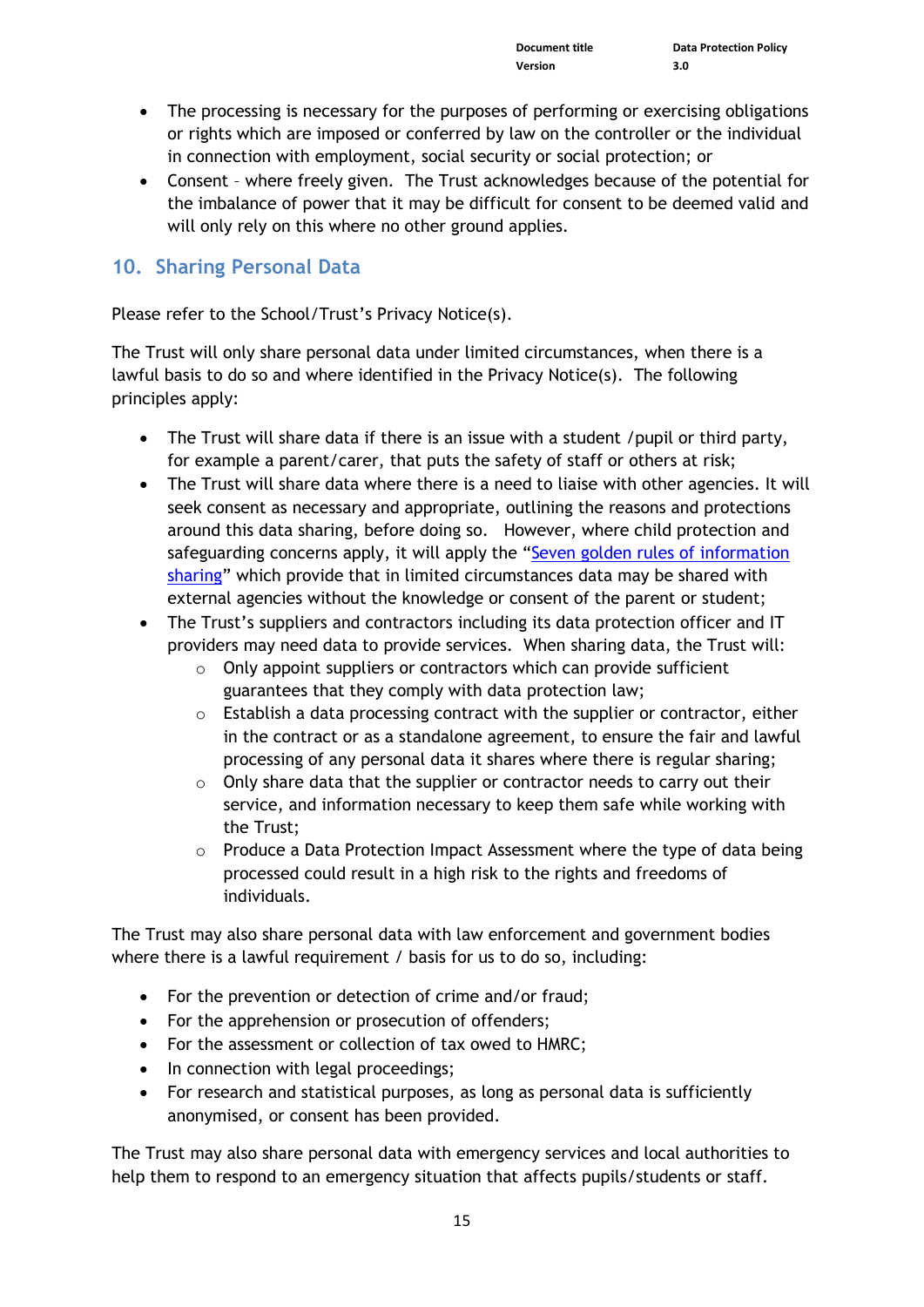Where personal data is transferred to a country or territory outside the UK or European Economic Area, the Trust will do so in accordance with data protection law. Further advice on this should be sought from the DPO.

## <span id="page-15-0"></span>**11. Data Protection by Design and Default**

The Trust has a legal obligation to integrate appropriate technical and organisational measures into all of its processing activities, and to consider this aspect before embarking on any new type of processing activity.

It is a statutory requirement that any activity involving a high risk to the data protection rights of the individual when processing personal data be assessed by the Data Protection Impact Assessment. Prior to the assumption of any such activity the DPO must be consulted and an initial screening be conducted assessing risk.

## <span id="page-15-1"></span>**12. Data Security and Storage of Records**

The Trust will protect personal data and keep it safe from unauthorised or unlawful access, alteration, processing or disclosure, and against accidental or unlawful loss, destruction or damage.

In particular:

- Paper-based records and portable electronic devices, such as laptops and hard drives that contain personal data are kept under lock and key when not in use
- Papers containing confidential personal data must not be left on office and classroom desks, on staffroom tables, pinned to notice/display boards, or left anywhere else where there is general access
- Where any special category personal information needs to be taken off site, staff must sign it in and out from the Trust/school office (details of special category data can be found in the Privacy Notice for Pupils and Parents).
- Passwords that are at least eight characters long containing letters and numbers are used to access Trust computers, laptops and other electronic devices. Users are reminded to change their passwords at regular intervals and in accordance with any latest controlled version of the school's policy.
- Encryption software is used to protect all portable devices and removable media, such as laptops and USB devices. Only authorised removable media may be used and staff may not use their own personal removable media (such as USBs) unless they are encrypted and authorised by the school/Trust.
- Staff, pupils, Trustees or governors who store personal information on their personal devices are expected to follow the same security procedures as for Trust-owned equipment and to adhere to the latest controlled version of the school's relevant technology polices e.g. acceptable use and bring your own device policy. This is detailed in the Acceptable Use Agreement that all staff are required to sign. This is also covered in the Code of Conduct Policy.
- Where we need to share personal data with a third party, we carry out a risk based assessment for each type of recipient, follow due process and take reasonable steps to ensure it is stored securely and adequately protected.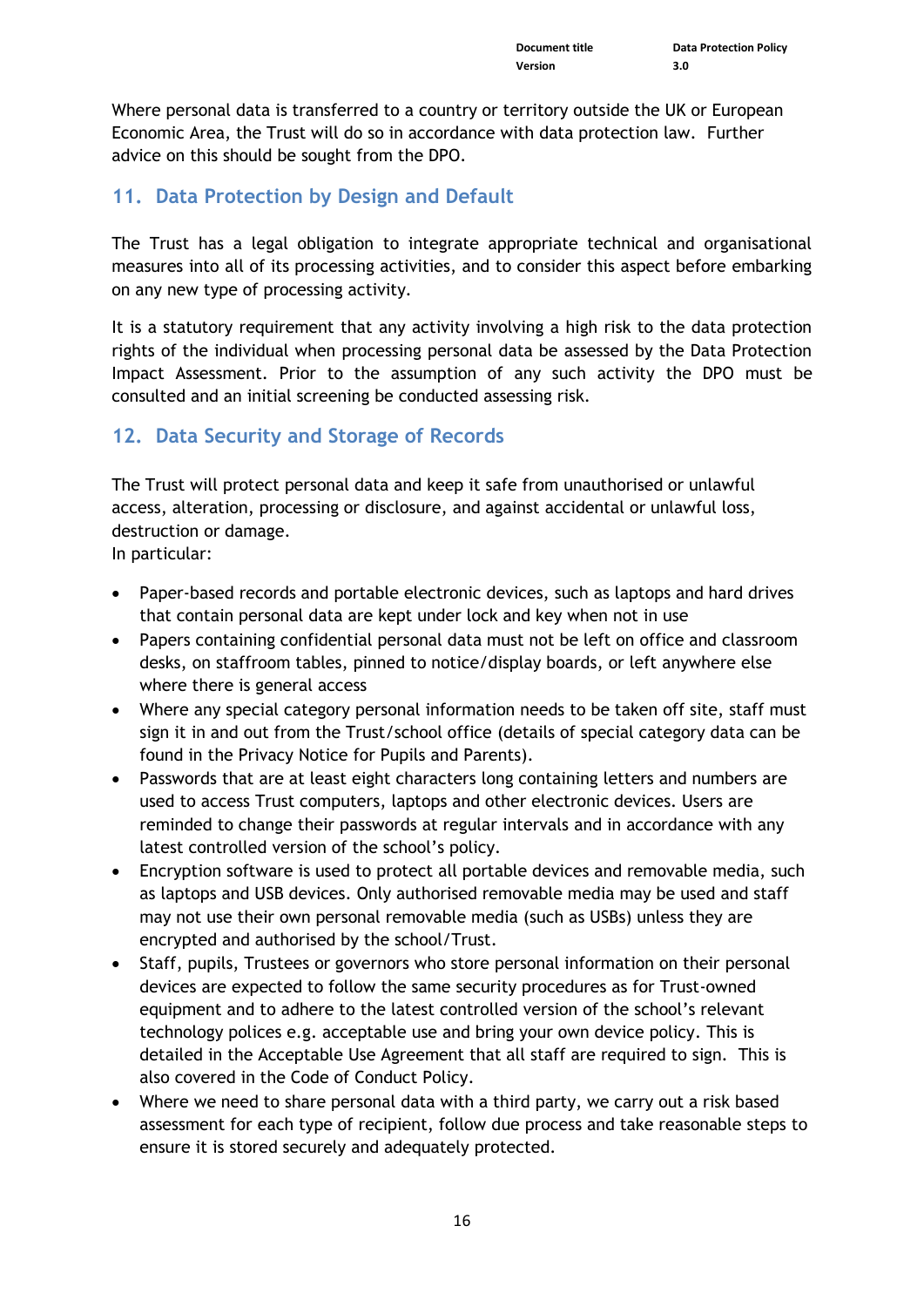## <span id="page-16-0"></span>**13. Personal data breaches or near misses**

A personal data breach is defined as "a breach of security leading to the accidental or unlawful destruction, loss, alteration, unauthorised disclosure of, or access to, personal data transmitted, stored or otherwise processed in connection with the provision of a public electronic communications service." It may be deliberate or accidental.

The Trust will make all reasonable endeavours to ensure that there are no personal data breaches.

In the event of a suspected data breach, we will follow the procedure set out in Appendix 3 and 4.

Wherever it is believed that a security incident has occurred or a 'near miss' has occurred, the staff member must inform the Headteacher and DPO **immediately** in order that an assessment can be made as to whether the ICO should be informed within 72 hours as is legally required, and / or those data subjects affected by the breach. The learning culture within the organisation seeks the avoidance of a blame culture and is key to allowing individuals the confidence to report genuine mistakes.

## <span id="page-16-1"></span>**14. CCTV**

The Trust may use CCTV in various locations across the Trust to ensure the safety and security of the sites and of all users of the sites. We will adhere to the ICO's code of practice for the use of CCTV.

The Trust does not need to ask individuals' permission to use CCTV, but we make it clear where individuals are being recorded. Security cameras, where in use, will be clearly visible and accompanied by prominent signs explaining that CCTV is in use.

Any enquiries about the CCTV system should be directed to the DPO using the DPO email address [\(DPO@LSP.org.uk\)](mailto:DPO@LSP.org.uk).

The school will have a Data Protection Impact Assessment (DPIA) for any CCTV use

## <span id="page-16-2"></span>**15. Photograph, Sound and Video Recording Consent**

As part of our Trust/school activities, we may take photographs and record images of, or sounds from, individuals within our schools.

We will obtain written consent from parents/carers, or individuals aged 18 and over, for photographs, sound and videos to be taken for communication, marketing and promotional materials. Where we need parental consent (for pupils aged under 18), we will clearly explain how the photograph, sound and/or video will be used to both the parent/carer and pupil. Where we do not need parental consent (for pupils aged 18 or over), we will clearly explain to the pupil how the photograph and/or video will be used.

Uses may include:

• Within Trust/school on notice boards and in school magazines, brochures, newsletters, etc.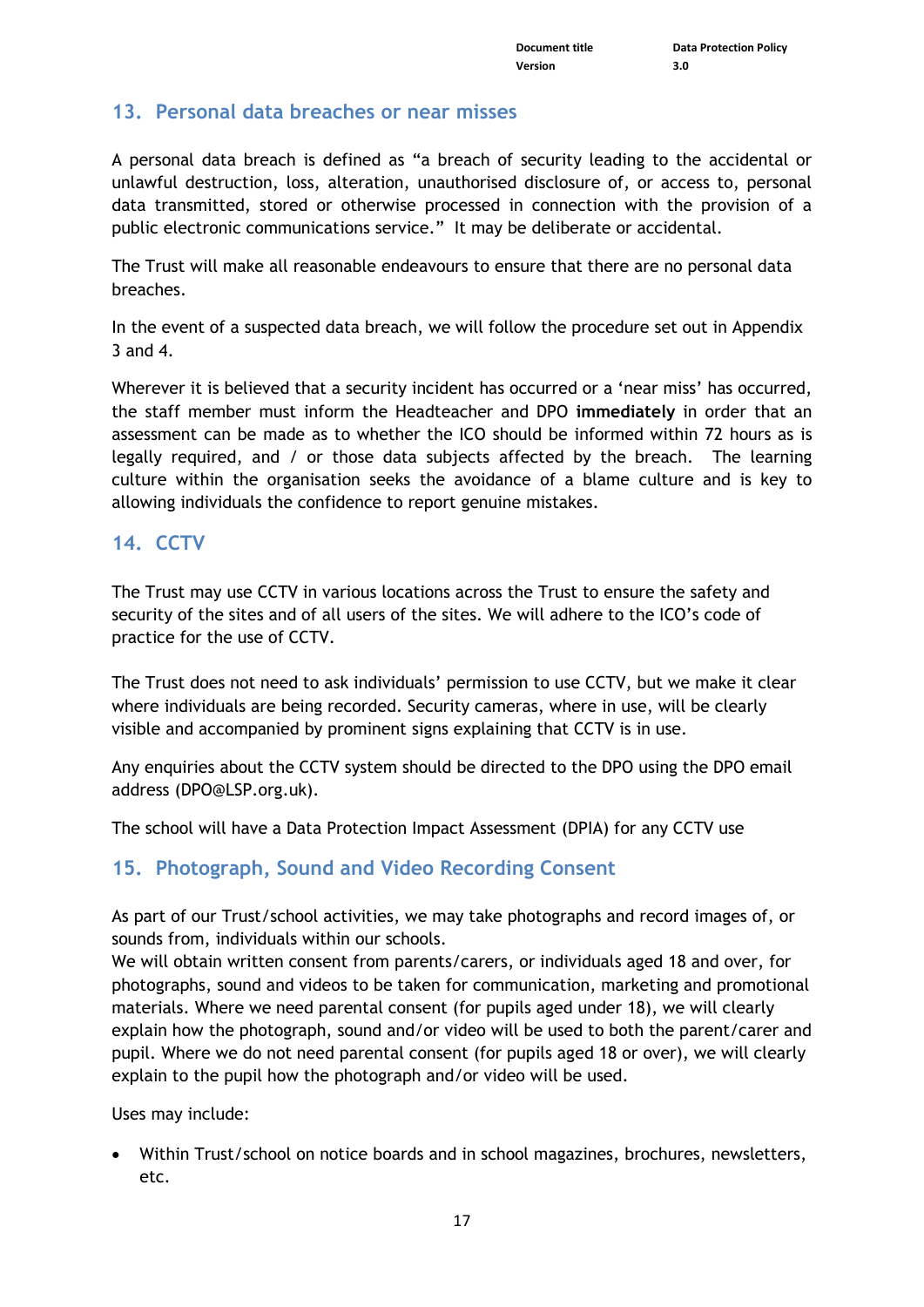- Outside of the Trust/school by external agencies such as the school photographer, newspapers, campaigns
- Online on our Trust or school websites or social media pages

Consent can be refused or withdrawn at any time. If consent is withdrawn, we will delete the photograph or video and not distribute it further. Children have the same rights as adults over their personal data. These include the rights to access their personal data; request rectification; object to processing and to have their personal data erased.

When using photographs, sound and videos in this way the Trust/school will not accompany them with any other personal information about the individual, to ensure they cannot be identified.

Please see appendix 9 to 11 for our template consent forms.

#### <span id="page-17-0"></span>**16. Biometric Recognition Systems**

Biometric data consists of personal information about an individual's physical or behavioural characteristics which may be used to identify that person. It may take the form of fingerprint, voice or facial recognition. We use biometric in the following ways:

pupils use fingerprints to receive school lunch instead of paying with cash

We will undertake a data protection impact assessment before implementing any new biometric system to assess the impact on individuals.

In accordance with the Protection of Freedoms Act 2012, once satisfied, we will notify all those with parental responsibility in the case of any student under 18, unless this is impractical (for example the whereabouts of the parent is unknown or if there is a safeguarding issue) and may only proceed if we have at least one positive written consent, and no written parental objection. We will not proceed to process the information if the student themselves objects. Either parents or the student may withdraw their consent at any time, although parents must object in writing.

In the case of adults, for example staff members, we will seek their consent direct from them before processing any biometric data.

If the individual concerned does not agree to proceed or wishes to withdraw their consent to the use of the biometric system, we will provide an alternative means of achieving the same aim.

## <span id="page-17-1"></span>**17. Destruction of records**

The Trust adheres to its Records Management Policy and will permanently securely destroy both paper and electronic records securely in accordance with these timeframes. Personal data that is no longer needed will be disposed of securely. Personal data that has become inaccurate or out of date will also be disposed of securely, where we cannot or do not need to rectify or update it.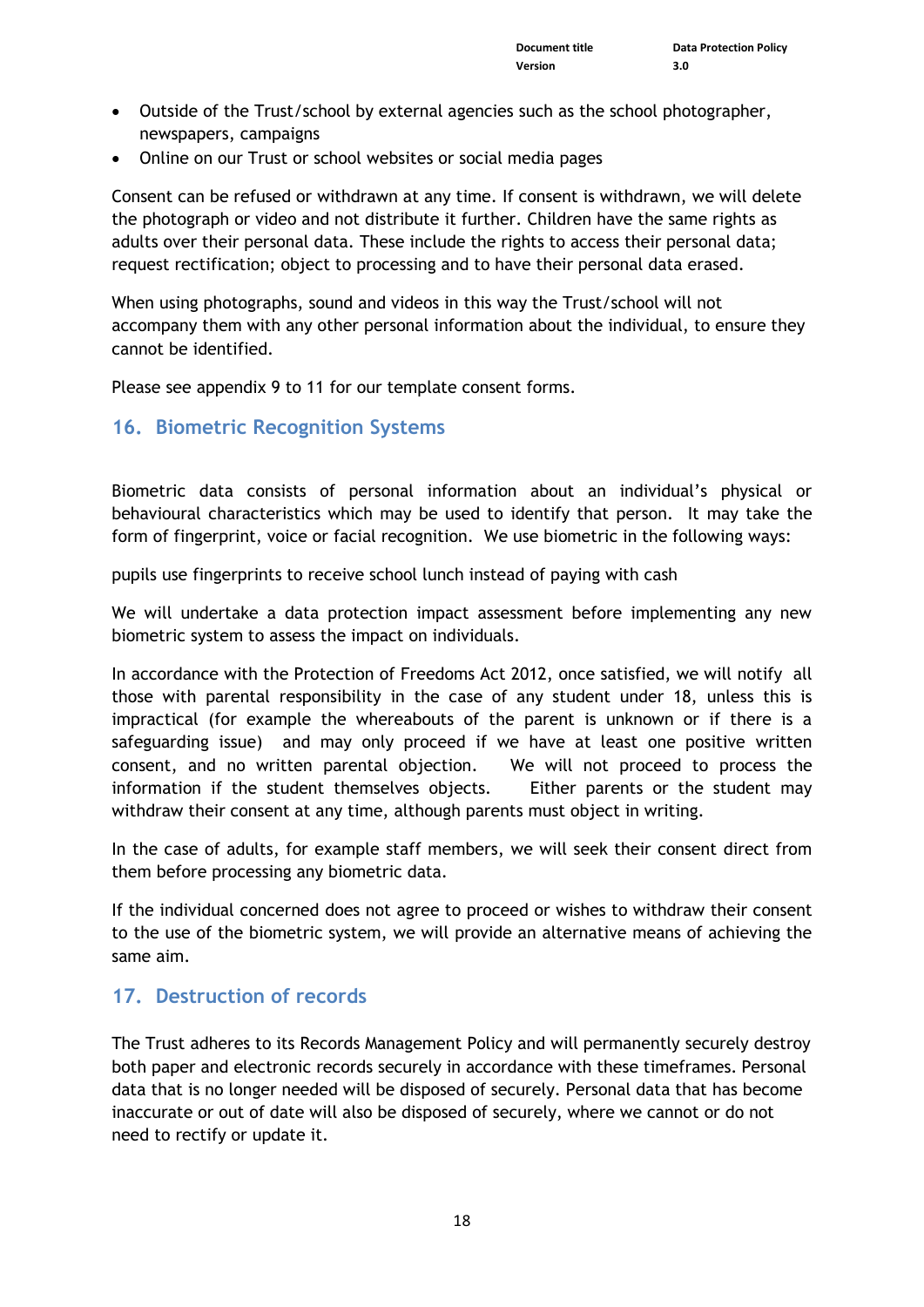For example, we will shred or incinerate paper-based records, and overwrite or delete electronic files and biometric information. We may also use a third party to safely dispose of records on the Trust's behalf. If we do so, we will require the third party to provide sufficient guarantees that it complies with data protection law. Where the School deletes electronic records and its intention is to put them beyond use, even though it may be technically possible to retrieve them, it will follow the Information Commissioner's Code of Practice on deleting data and this information will not be made available on receipt of a subject access request.

### <span id="page-18-0"></span>**18. Training**

To meet its obligations under Data Protection legislation, the School/Trust will ensure that all staff, Trustees, Governors and Volunteers are provided with computer based data protection training as part of their induction process. Those who have a need for additional training will be provided with it, for example relating to use of systems or as appropriate, at least every two years

Data protection also forms part of continuing professional development, and updates will be provided where changes to legislation, guidance or the School's/Trust's processes make it necessary.

### <span id="page-18-1"></span>**19. Monitoring Arrangements**

Whilst the DPO is responsible for advising on the implementation of this policy and monitoring the Trust's overall compliance with data protection law, The Head of Trust Services has responsibility for monitoring and reviewing this policy, in conjunction with the DPO and Headteachers are responsible for the day to day implementation of the policy and for making the data protection officer aware of relevant issues which may affect the Trust's ability to comply with this policy and the legislation.

This policy will be reviewed every two years by the Board of Trustees, unless an incident or change to regulations dictates an earlier review.

#### <span id="page-18-2"></span>**20. Complaints**

The Trust is always seeking to implement best practice and strives for the highest standards. The Trust operates an "open door" policy to discuss any concerns about the implementation of this policy or related issues. The Trust's complaints policy may be found on its website.

There is a right to make a complaint to the Information Commissioner's Office (ICO), but under most circumstances the ICO would encourage the complainant to raise the issues in the first instance with the School/Trust or via the Trust's DPO.

The ICO is contactable at:

Wycliffe House, Water Lane, Wilmslow, Cheshire,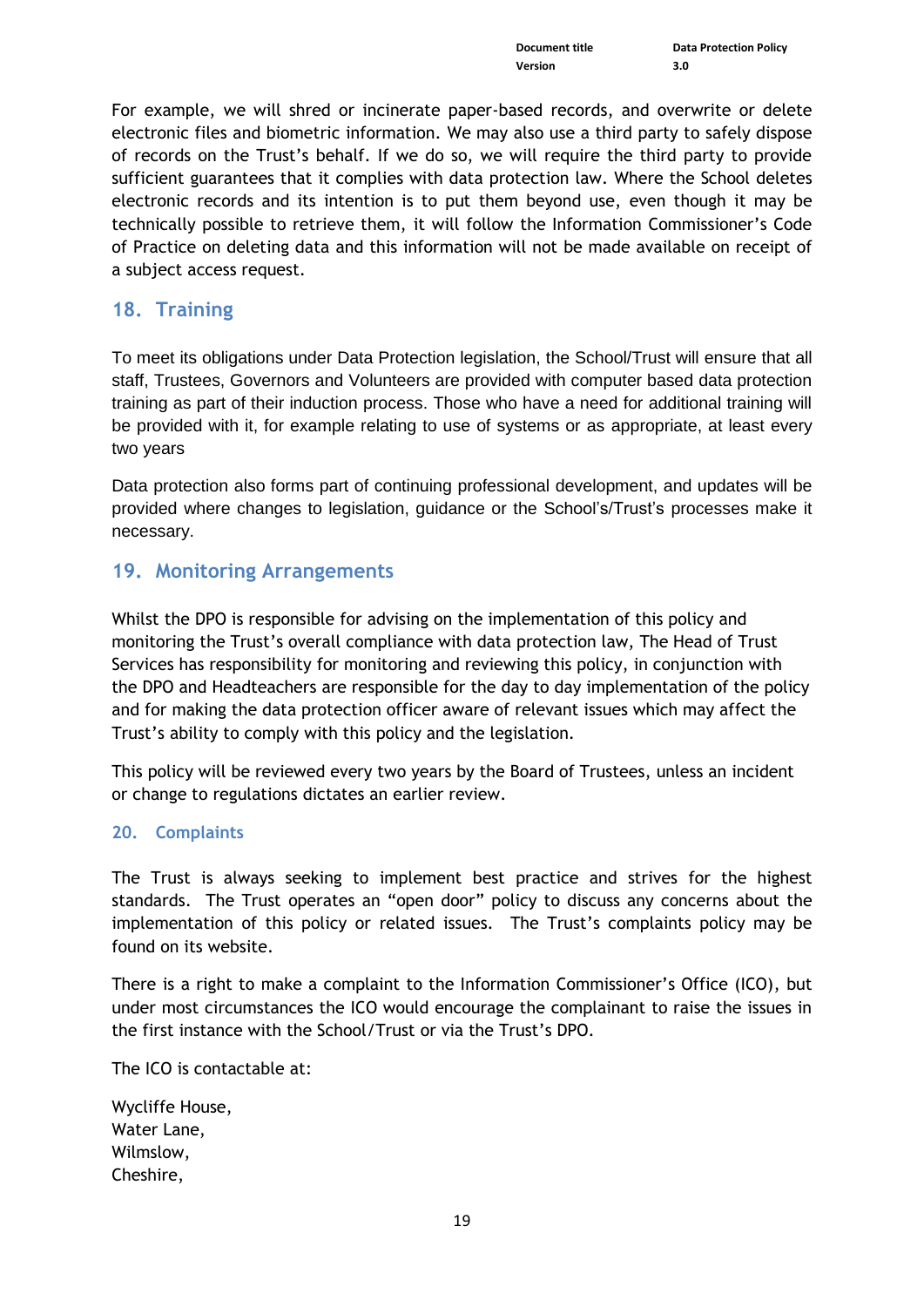SK9 5AF. Telephone: 0303 123 1113.

## <span id="page-19-0"></span>**21. Legislation and Guidance**

This policy takes into account the following:

- The General Data Protection Regulation (GDPR) 2016
- The Data Protection Act (DPA) 2018.
- The Protection of Freedoms Act 2012
- Guidance published by the Information Commissioner's Office
- Protection of biometric information of children in schools and colleges DfE March 2018
- Information Sharing Advice for Practitioners DfE July 2018.

## <span id="page-19-1"></span>**22. Links with Other Policies**

This Data Protection Policy is linked to the following:

- Trust Freedom of Information Policy
- Trust Records Management Policy and Guidelines
- School Bring your own device Policy
- School Privacy Notices (templates provided)
- School Safeguarding Policy
- School Acceptable Usage Policies
- School E-Safety/Online Safety Policy
- School Consent / Permissions Form (templates provided)
- Admissions Form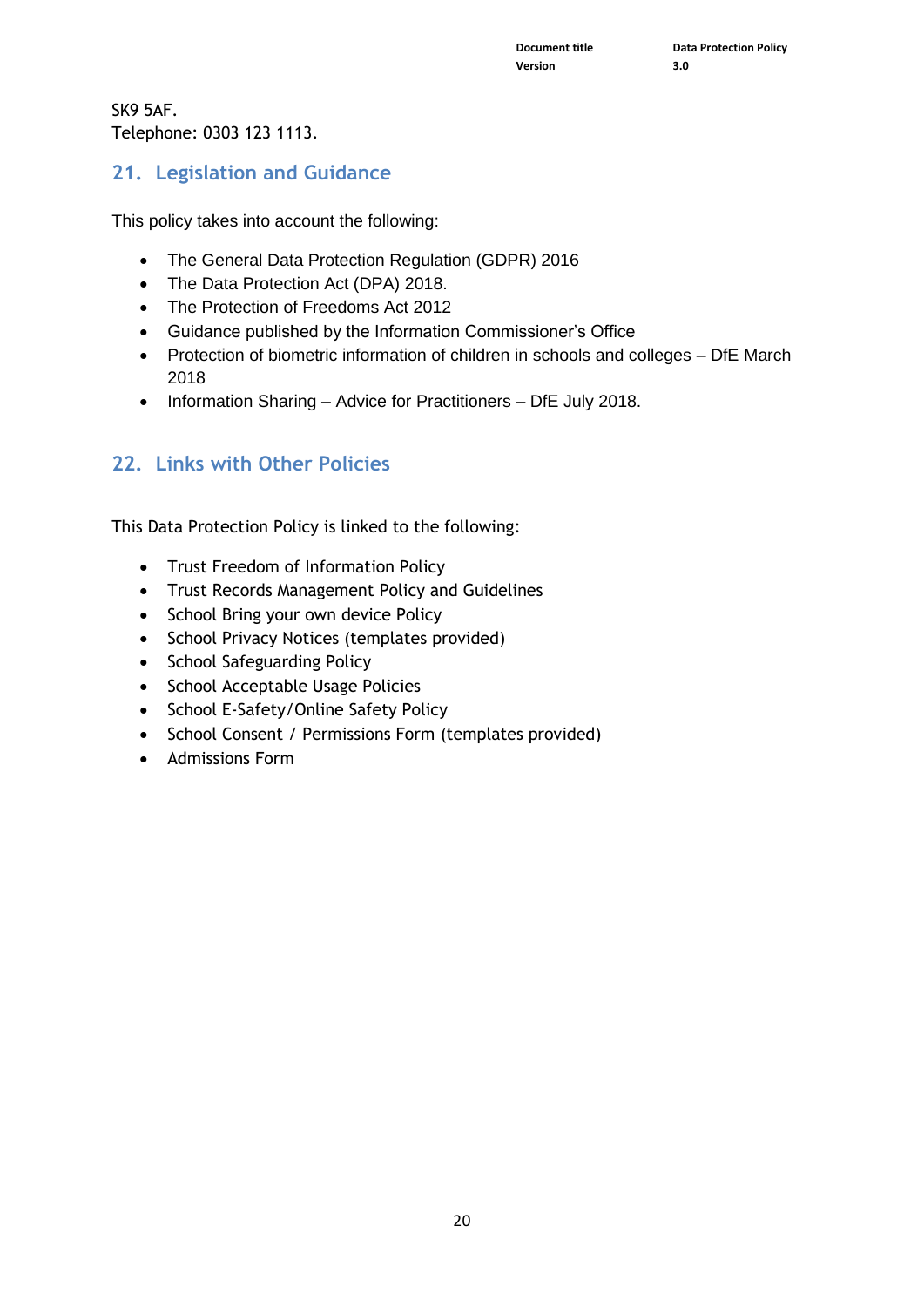#### <span id="page-20-0"></span>**Appendix 1 – Examples of Special Category Data that we process**

Examples of where we may process special category data include :

- Pupil health/disability data and information concerning their racial / ethnic origin in admissions records and in pupil records / trip packs
- School census information
- Attendance records
- Biometric data ie fingerprints for cashless catering / door entry systems
- Information contained within child protection and safeguarding records
- Staff, Governor, Trustee and Volunteer application forms
- HR files including and disciplinary and capability proceedings which may include DBS, and right to work checks, health, and equal opportunities data (disability, race, ethnicity, sexual orientation).
- Accident reporting documentation

Our Record of Processing Activities (RoPA) details the types of information we hold and the grounds upon which we process it, as does our Privacy Notice which may be found on our website.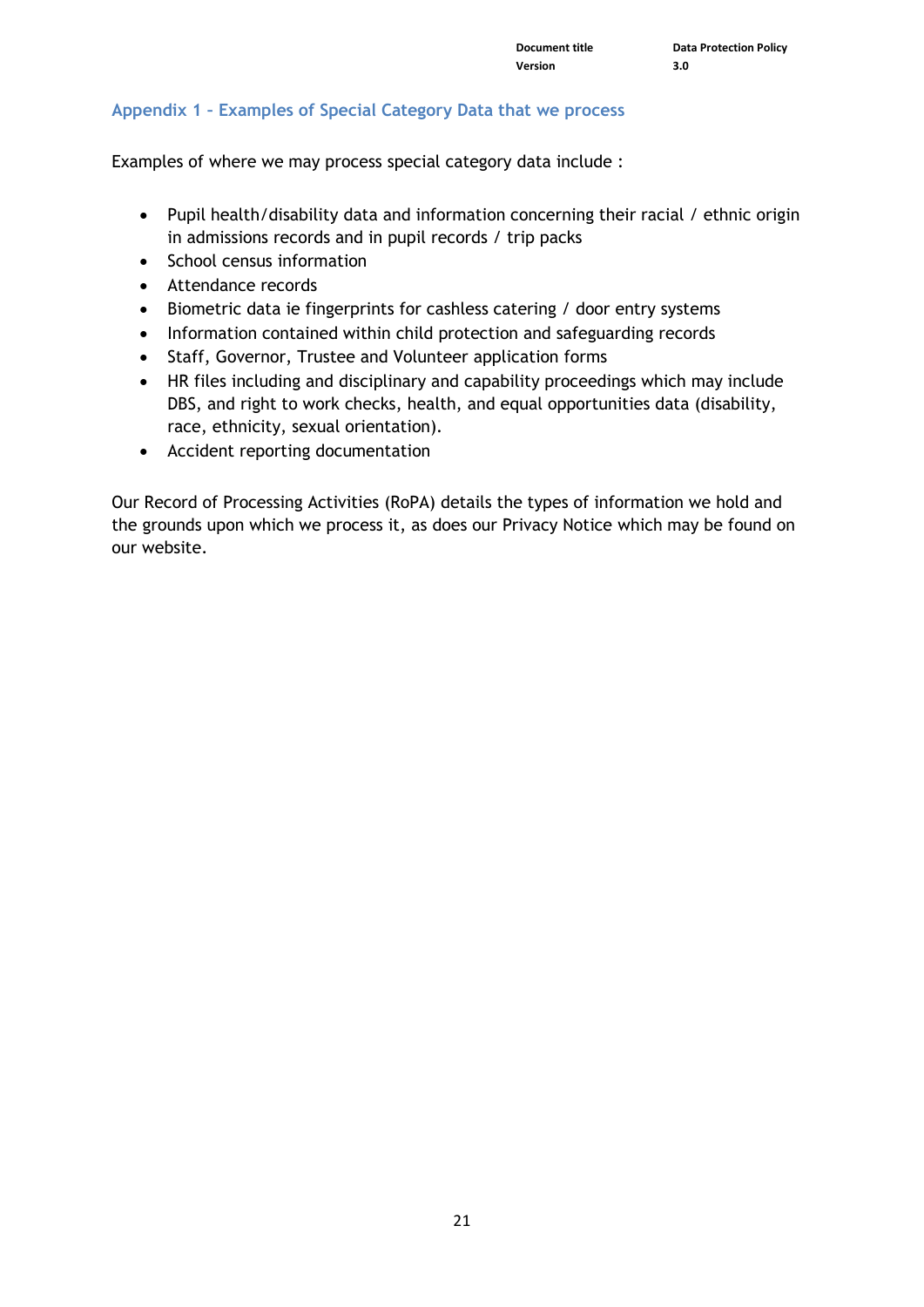#### <span id="page-21-0"></span>**Appendix 2 – Subject Access Request Procedure (SAR)**

The Trust shall complete the following steps when processing a request for personal data (Subject Access Request or SAR) with advice from its Data Protection Officer (i-west) and using their School SAR Guidance.

- 1. Requests for information may be made verbally or in writing; which includes email, and be addressed to the Data Protection Officer, Lighthouse Schools Partnership, c/o St Mary's Road, Portishead, Bristol, BS20 7QR, ([DPO@lsp.org.uk\)](file:///C:/Users/tjoyce/AppData/Local/Microsoft/Windows/INetCache/Content.Outlook/ZJ7Z5TS3/DPO@lsp.org.uk). Requesters making a verbal request will be encouraged to confirm their request in writing. If staff receive a SAR, they must immediately forward it to the DPO email address (dpo@lsp.org.uk). If the initial request does not clearly identify the information required, then further enquiries will be made.
- 2. Ascertain whether the requester has a right to access the information and capacity. The Trust will not disclose information if an exemption applies, for example where it:
	- a. Might cause serious harm to the physical or mental health of the pupil or another individual
	- b. Would reveal that the child is at risk of abuse, where the disclosure of that information would not be in the child's best interests
	- c. Is contained in adoption or parental order records
	- d. Is given to a court in proceedings concerning the child

A request may be deemed manifestly unfounded or excessive for example if it is repetitive (i.e. it repeats the substance of previous requests and a reasonable interval has not elapsed between requests), or overlaps with other requests If the Trust refuses a request, we will tell the individual why, and tell them they have the right to complain to the ICO.

- 3. Obtain proof of identity (once this step has been completed the clock can start). Unless the identity of the requester is obvious (for example where there is an ongoing relationship with a known requester) then the identity of the requestor must be established before the disclosure of any information, and checks should also be carried out regarding proof of relationship to the child. Evidence of identity should be reasonable and can be established by requesting production of:
	- a. passport
	- b. driving licence
	- c. utility bills with the current address
	- d. Birth / Marriage certificate
	- e. P45/P60
	- f. Credit Card or Mortgage statement

This list is not exhaustive. Copies of identification documentation will not be retained but a record made of its production.

4. Make a judgement on whether the request is complex and therefore can be extended by an additional 2 months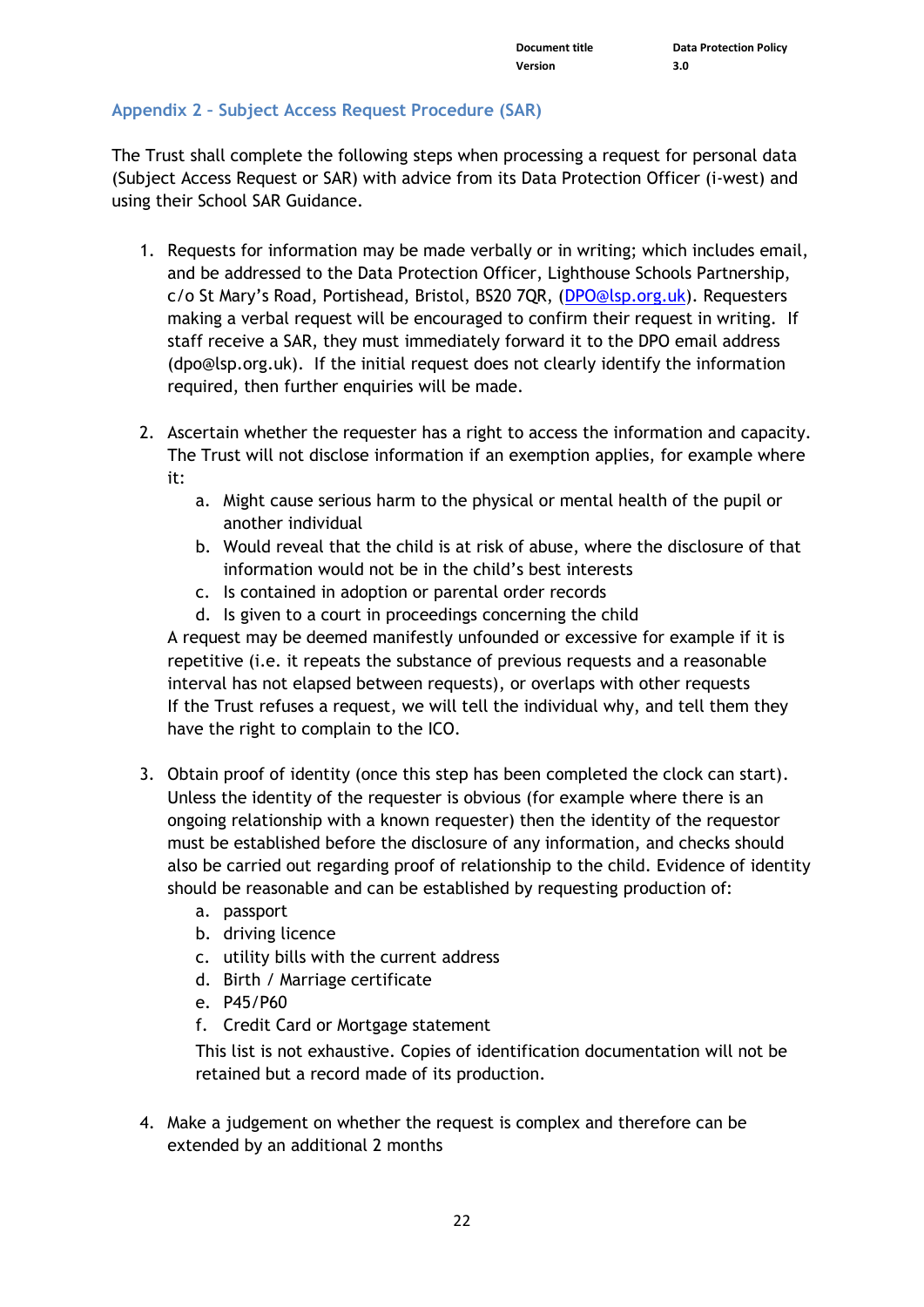- 5. Acknowledge the requester providing them with
	- a. the response time 1 month (as standard), an additional 2 months if complex; and
	- b. details of any costs Free for standard requests, or you can charge, or refuse to process if the request is manifestly unfounded or excessive, or further copies of the same information is required, the fee must be in line with the administrative cost (i.e. you may not charge for time taken to deal with the request).
- 6. Use its Record of Processing Activities and/or data map to identify data sources and where they are held
- 7. Collect the data (the organisation may use its IT support to pull together data sources including staff emails where it is necessary to do so in accordance with this policy and the ICO's 'Employment Practices Code'.
- 8. If (6) identifies third parties who process it, then engage with them to release the data to the school.
- 9. Review the identified data for exemptions and redactions in line with the ICO's [Code of Practice on Subject Access](https://ico.org.uk/media/for-organisations/documents/2014223/subject-access-code-of-practice.pdf) and in consultation with the organisation's Data Protection Officer (i-west), and their School SAR Guidance.
- 10. Create the final bundle and check to ensure all redactions have been applied
- 11. Submit the final bundle to the requester in a secure manner and in the format they have requested.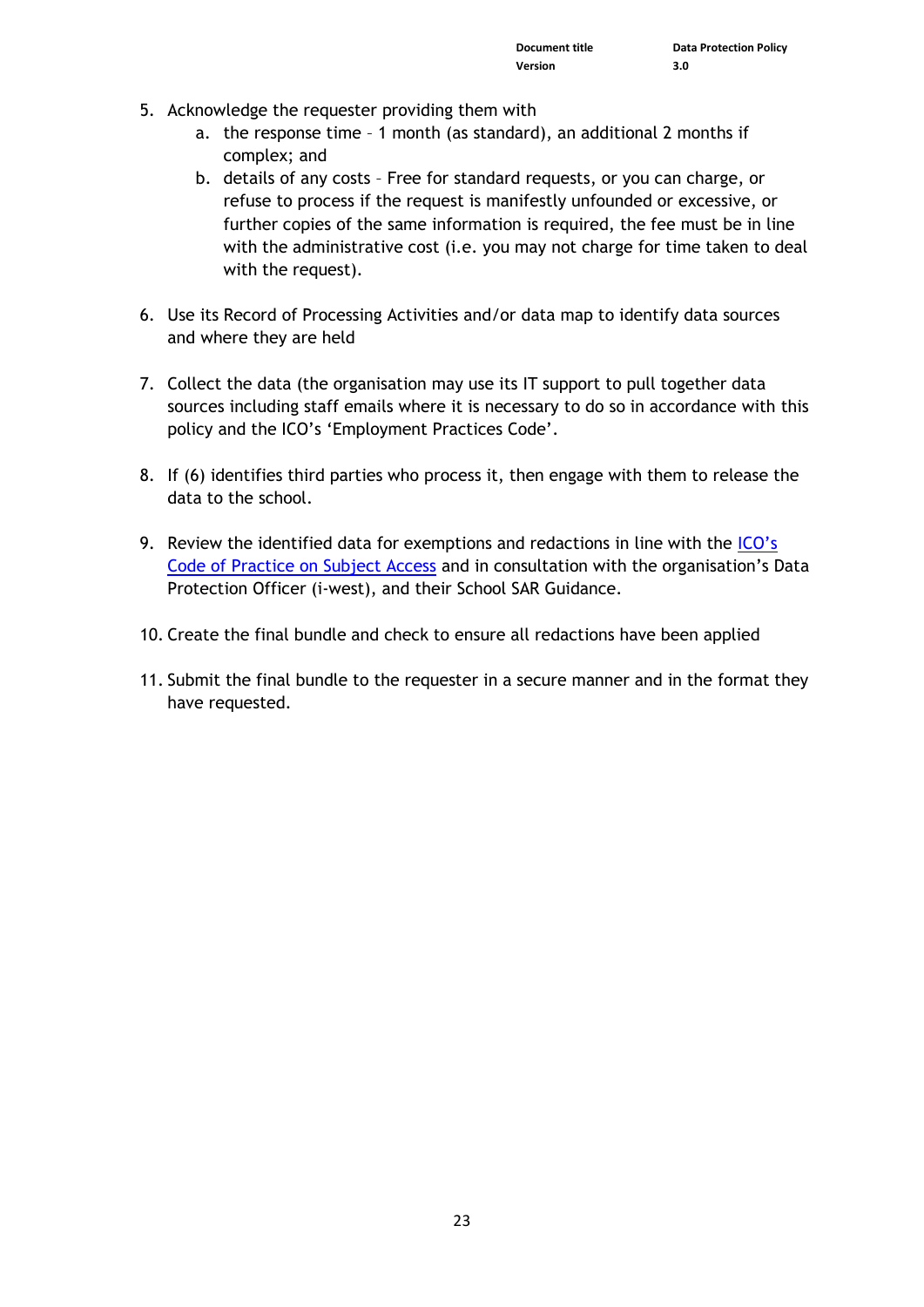**Version 3.0**



#### <span id="page-23-0"></span>**Appendix 3 - Personal Data Breach Procedure**

In the event of a suspected personal data breach, the following procedure should be followed:

- 1. The Data Lead at the school/Trust will try to contain the breach and assess the potential adverse consequences for individuals, based on how serious or substantial these are, and how likely they are to happen.
- 2. Report the potential breach, as soon as possible, to the Data Protection Lead and/or Headteacher of the school in which the potential breach has occurred.
- 3. The Data Protection Lead and/or Headteacher of the school will then report to the potential breach to the Trust using the email address [DPO@lsp.org.uk.](mailto:DPO@lsp.org.uk) This will also be shared with the Trust's Data Protection Officer (DPO), provided by i-west.
- 4. The Headteacher of the school in which the potential breach has occurred will complete an incident report. The incident report will document the facts relating to the potential breach, its effects and any initial remedial action to be taken. The completed incident report should be shared with the Trust via [DPO@lsp.org.uk.](mailto:DPO@lsp.org.uk) A template incident report can be found in Appendix D.
- 5. With the information in the incident report, the DPO will ascertain if a breach of personal data has occurred. A personal data breach is one which, if not addressed in an appropriate and timely manner, may result in physical, material or nonmaterial damage to natural persons such as loss of control over their personal data or limitation of their rights, discrimination, identity theft or fraud, financial loss, unauthorised reversal of pseudonymisation, damage to reputation, loss of confidentiality of personal data protected by professional secrecy or any other significant economic or social disadvantage to the natural person concerned.
- 6. If it is likely that there will be a risk to people's rights and freedoms as a result of the breach then the DPO will report the breach to the Information Commissioner (ICO) within 72 hours. In these cases, the Data Lead at the school/Trust will also inform those concerned directly and without undue delay.
- 7. The Trust will investigate every breach of personal data to identify whether or not the breach was a result of human error or a systemic issue and see how a recurrence can be prevented – whether this is through better processes, further training or other corrective steps.
- 8. Any changes to procedures, advice or additional training requirements will be shared with leaders and staff in the Trust as appropriate.
- 9. Any facts relating to the breach, its effects and the remedial action taken will be documented by school/Trust in accordance with the GDPR Article 33(5) and with our obligation to comply with the accountability principle.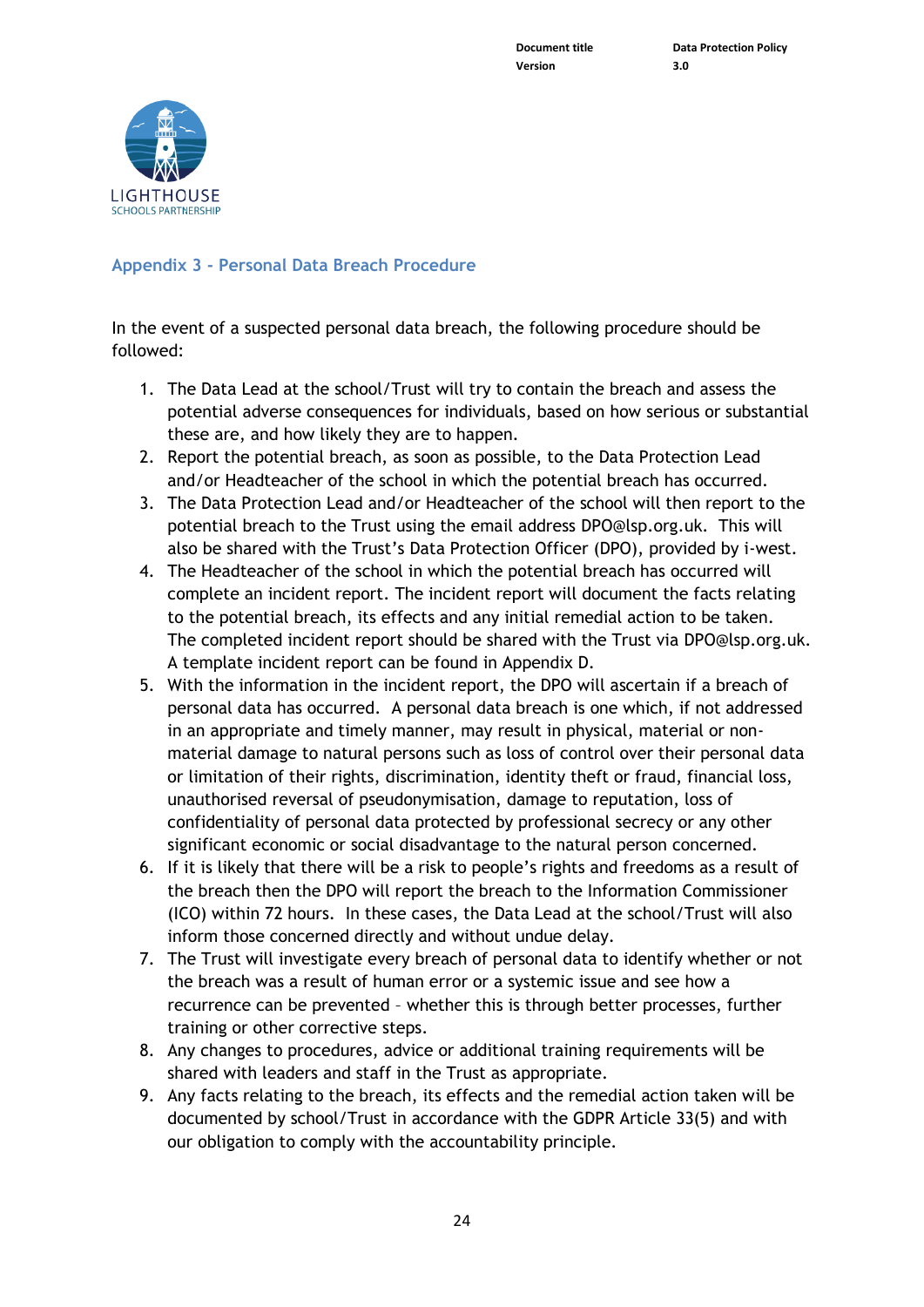

<span id="page-24-0"></span>**Appendix 4 - Information Potential Data Breach Response – Incident form**

This document provides the documented evidence and audit trail of a reported potential data breach. It is designed to operate alongside the LSP's Data Protection Policy, and Personal data breach reporting process.

This form is to be completed by the Incident Handler(s) in the school. The Incident Handler will usually be the school's data lead and/or the Headteacher

The incident may require additional input and support from other organisations such as ICT, the school's Data Protection Lead, The LSP's DPO and potentially other specialist bodies (e.g. National Cyber Security Centre – NCSC)

| School:                            |  |
|------------------------------------|--|
| <b>Incident No:</b>                |  |
| Date incident occurred:            |  |
| Severity (H, M, L):                |  |
| Basis for initial severity rating: |  |
| <b>Incident Handler(s):</b>        |  |
| Date reported to incident          |  |
| handler:                           |  |
| By whom:                           |  |
| Date reported to the Trust:        |  |
| By whom:                           |  |
| Date DPO informed:                 |  |
| By whom:                           |  |

| Summary of<br>breach: |  |
|-----------------------|--|
|                       |  |

| Incident Response Phase                                                                                                                  | <b>Evidence/Actions Taken</b> |
|------------------------------------------------------------------------------------------------------------------------------------------|-------------------------------|
| 1. Preparation                                                                                                                           |                               |
| Gather and learn the necessary<br>tools, become familiar with your<br>environment                                                        |                               |
| 2. Identification                                                                                                                        |                               |
| Detect the incident - Is it an<br>incident (breach of policy), a near<br>miss, or a data breach? Determine<br>its scope, and involve the |                               |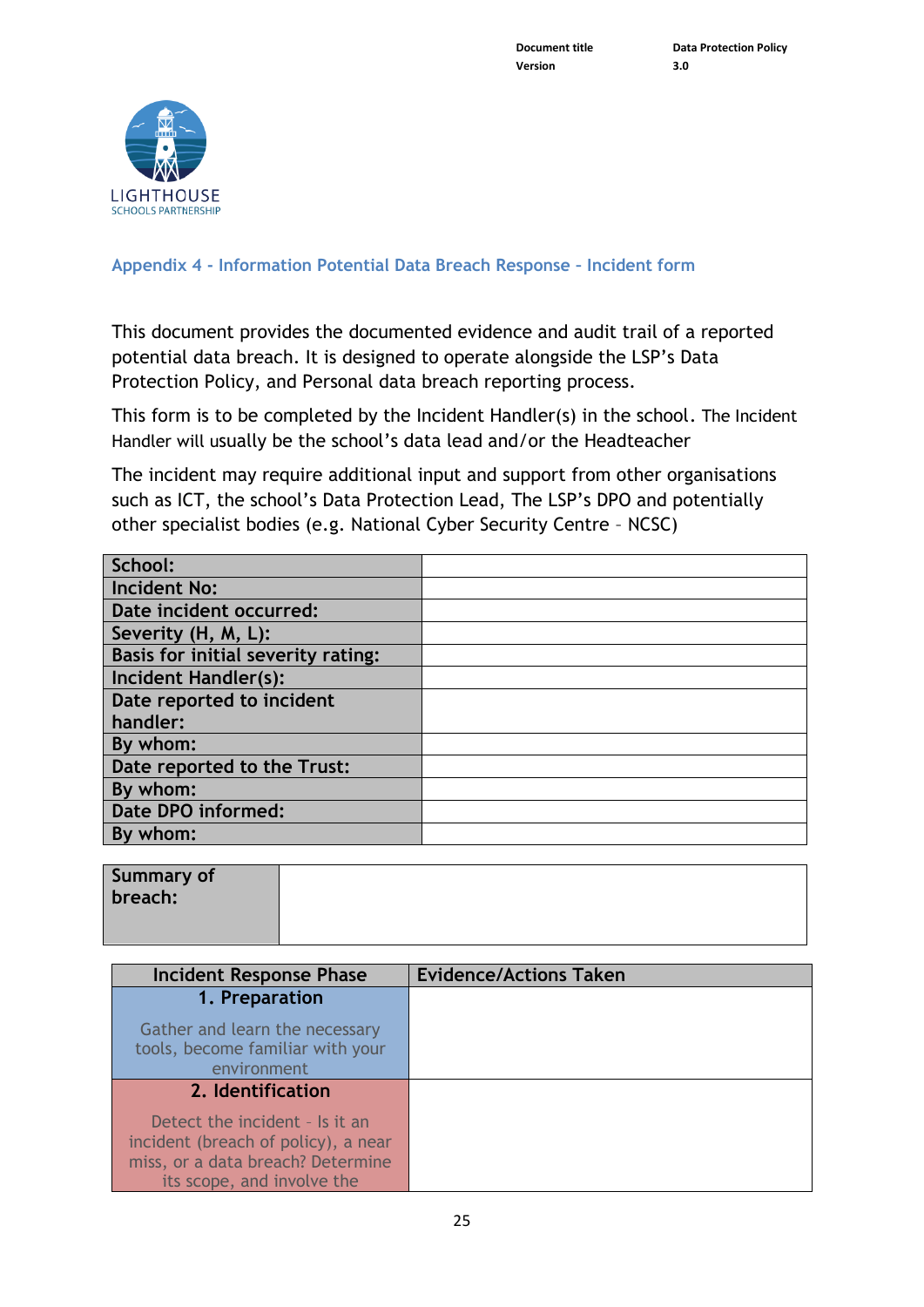**Version 3.0**

| appropriate parties                                                                                                                                                                                          |                                                                                                                                                                                                                                                                                                                                                                                                                                                                                                                                                                                                                                                                          |
|--------------------------------------------------------------------------------------------------------------------------------------------------------------------------------------------------------------|--------------------------------------------------------------------------------------------------------------------------------------------------------------------------------------------------------------------------------------------------------------------------------------------------------------------------------------------------------------------------------------------------------------------------------------------------------------------------------------------------------------------------------------------------------------------------------------------------------------------------------------------------------------------------|
| 3. Containment                                                                                                                                                                                               |                                                                                                                                                                                                                                                                                                                                                                                                                                                                                                                                                                                                                                                                          |
| Contain the incident to minimize its<br>effect on other IT resources                                                                                                                                         |                                                                                                                                                                                                                                                                                                                                                                                                                                                                                                                                                                                                                                                                          |
| 4. Eradication                                                                                                                                                                                               |                                                                                                                                                                                                                                                                                                                                                                                                                                                                                                                                                                                                                                                                          |
| Eliminate the affected elements<br>e.g. remove the malware and scan<br>for anything remaining                                                                                                                |                                                                                                                                                                                                                                                                                                                                                                                                                                                                                                                                                                                                                                                                          |
| 5. Recovery                                                                                                                                                                                                  |                                                                                                                                                                                                                                                                                                                                                                                                                                                                                                                                                                                                                                                                          |
| Restore the system to normal<br>operations, possibly via reinstall or<br>backup.                                                                                                                             |                                                                                                                                                                                                                                                                                                                                                                                                                                                                                                                                                                                                                                                                          |
|                                                                                                                                                                                                              | If the breach is likely to result in a high risk of<br>adversely affecting individuals' rights and                                                                                                                                                                                                                                                                                                                                                                                                                                                                                                                                                                       |
|                                                                                                                                                                                                              | freedoms, you must also inform those individuals<br>without undue delay<br>Decision to report to Data subjects - Yes / No                                                                                                                                                                                                                                                                                                                                                                                                                                                                                                                                                |
|                                                                                                                                                                                                              | Based on:                                                                                                                                                                                                                                                                                                                                                                                                                                                                                                                                                                                                                                                                |
|                                                                                                                                                                                                              | Officer:                                                                                                                                                                                                                                                                                                                                                                                                                                                                                                                                                                                                                                                                 |
| 6. Wrap Up                                                                                                                                                                                                   | Signed:<br>Date:                                                                                                                                                                                                                                                                                                                                                                                                                                                                                                                                                                                                                                                         |
| Document the lessons learned and<br>actions to reduce the risk of the<br>incident/breach/near miss re-<br>occurring<br>Document the decision to report to<br>both the affected data subjects and<br>the ICO. | Establish the likelihood and severity of the<br>resulting risk to people's rights and freedoms - A<br>personal data breach may, if not addressed in an<br>appropriate and timely manner, result in<br>physical, material or non-material damage to<br>natural persons such as loss of control over their<br>personal data or limitation of their rights,<br>discrimination, identity theft or fraud, financial<br>loss, unauthorised reversal of pseudonymisation,<br>damage to reputation, loss of confidentiality of<br>personal data protected by professional secrecy<br>or any other significant economic or social<br>disadvantage to the natural person concerned |
|                                                                                                                                                                                                              | Decision to report to ICO - Yes / No                                                                                                                                                                                                                                                                                                                                                                                                                                                                                                                                                                                                                                     |
|                                                                                                                                                                                                              | Based on:                                                                                                                                                                                                                                                                                                                                                                                                                                                                                                                                                                                                                                                                |
|                                                                                                                                                                                                              | Officer:                                                                                                                                                                                                                                                                                                                                                                                                                                                                                                                                                                                                                                                                 |
|                                                                                                                                                                                                              | Signed:<br>Date:                                                                                                                                                                                                                                                                                                                                                                                                                                                                                                                                                                                                                                                         |